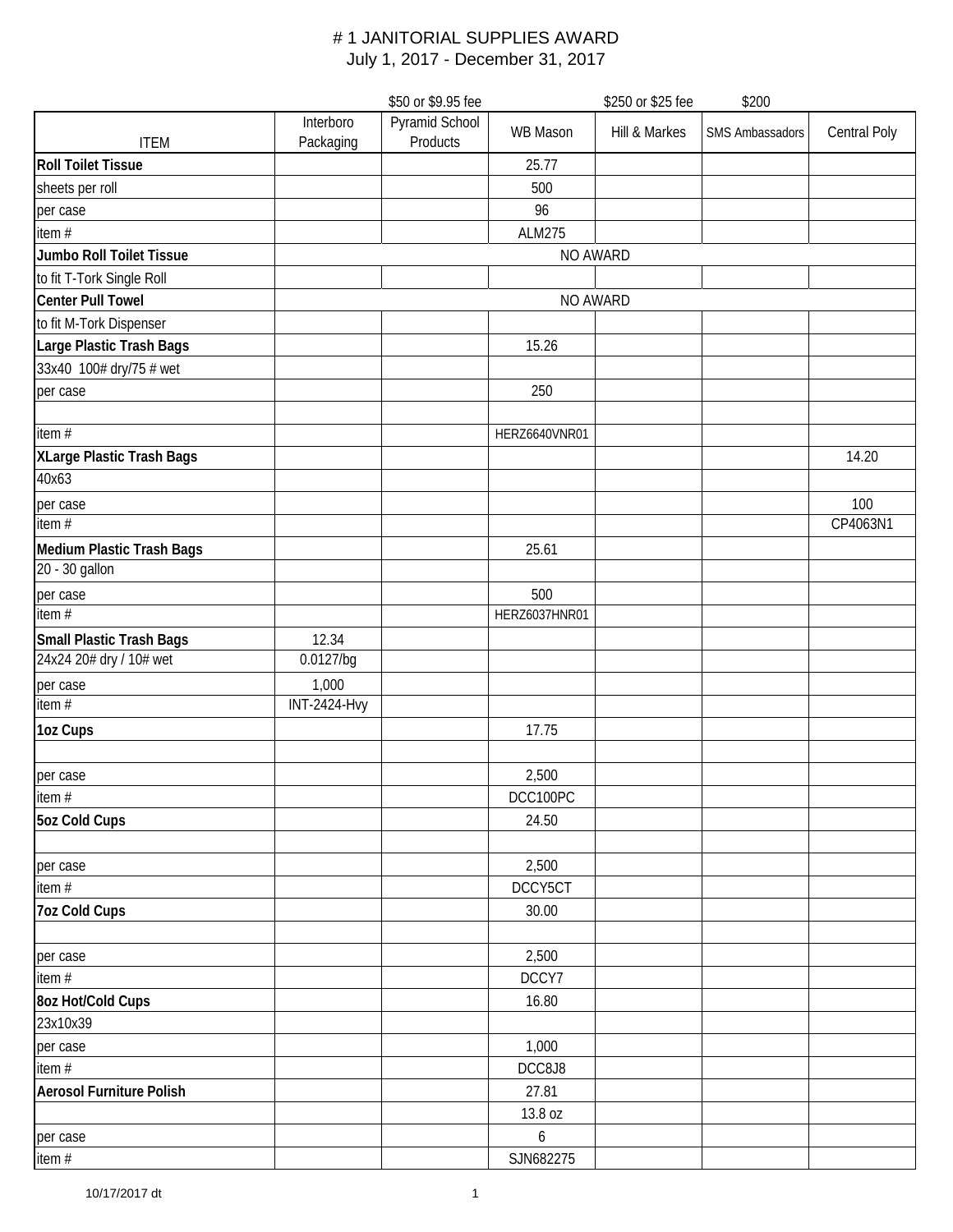|                                                | Interboro         | Pyramid School | WB Mason          | Hill & Markes | SMS Ambassadors | <b>Central Poly</b> |
|------------------------------------------------|-------------------|----------------|-------------------|---------------|-----------------|---------------------|
| <b>ITEM</b>                                    | Packaging         | Products       |                   |               |                 |                     |
| Multi Surface Dusting & Cleaning               |                   |                |                   | 40.50         |                 |                     |
|                                                |                   |                |                   | Clair         |                 |                     |
| per case                                       |                   |                |                   | 12/19 oz      |                 |                     |
| item $\overline{H}$                            |                   |                |                   | <b>GNR811</b> |                 |                     |
| Wood Cleaner/Polish, Orange Glo or             |                   |                |                   |               |                 |                     |
| equal                                          |                   |                | NO AWARD          |               |                 |                     |
| 32 oz                                          |                   |                |                   |               |                 |                     |
| Everyday Cleaner, Hardware &<br>Laminate Floor |                   |                |                   | 16.10         |                 |                     |
|                                                |                   |                |                   | $AP-7$        |                 |                     |
| per case                                       |                   |                |                   | $4$ /gal      |                 |                     |
| item #                                         |                   |                |                   | SMZP2666004   |                 |                     |
| Stainless Steel Cleaner                        |                   |                | 26.32             |               |                 |                     |
| 16-18 oz                                       |                   |                | 18 oz             |               |                 |                     |
| per case                                       |                   |                | 12                |               |                 |                     |
| item #                                         |                   |                | BWK347ACT         |               |                 |                     |
| Liquid Disinfectant / Cleaner (non-            |                   |                |                   |               |                 |                     |
| abrasive)                                      |                   |                | 37.91             |               |                 |                     |
|                                                |                   |                | 32 oz             |               |                 |                     |
| per case                                       |                   |                | 8                 |               |                 |                     |
| item#                                          |                   |                | <b>PGC02287CT</b> |               |                 |                     |
| Roll Paper Towel - White                       |                   |                | 13.04             |               |                 |                     |
|                                                |                   |                | 85                |               |                 |                     |
| per case                                       |                   |                | 30                |               |                 |                     |
| item#                                          |                   |                | <b>MRC630</b>     |               |                 |                     |
| Roll Paper Towel - Brown                       |                   |                | 15.60             |               |                 |                     |
|                                                |                   |                | 800'              |               |                 |                     |
| per case                                       |                   |                | 6                 |               |                 |                     |
| item#                                          |                   |                | MRCP728N          |               |                 |                     |
| <b>Brawny Paper Towel</b>                      |                   |                | 45.74             |               |                 |                     |
|                                                |                   |                |                   |               |                 |                     |
| per case                                       |                   |                | 30                |               |                 |                     |
| item #                                         |                   |                | <b>PGC95028CT</b> |               |                 |                     |
| <b>Bleach</b>                                  |                   |                | 12.58             |               |                 |                     |
|                                                |                   |                |                   |               |                 |                     |
| per case                                       |                   |                | 3/121 oz          |               |                 |                     |
| item#                                          |                   |                | CLO30966CT        |               |                 |                     |
| Oxiclean                                       |                   |                | 39.59             |               |                 |                     |
| $25$ lb                                        |                   |                | 30 <sub>lb</sub>  |               |                 |                     |
| per case                                       |                   |                | $\mathbf{1}$      |               |                 |                     |
| item #                                         |                   |                | CDC3320084012     |               |                 |                     |
| Gloves - PF - Vinyl Exam (S)                   | 17.90             |                |                   |               |                 |                     |
|                                                |                   |                |                   |               |                 |                     |
| per case                                       | 1,000             |                |                   |               |                 |                     |
|                                                | MedPride/Elara-S- |                |                   |               |                 |                     |
| item#                                          | VPFG-E            |                |                   |               |                 |                     |
| Gloves - PF - Vinyl Exam (M)                   |                   |                | 19.75             |               |                 |                     |
|                                                |                   |                |                   |               |                 |                     |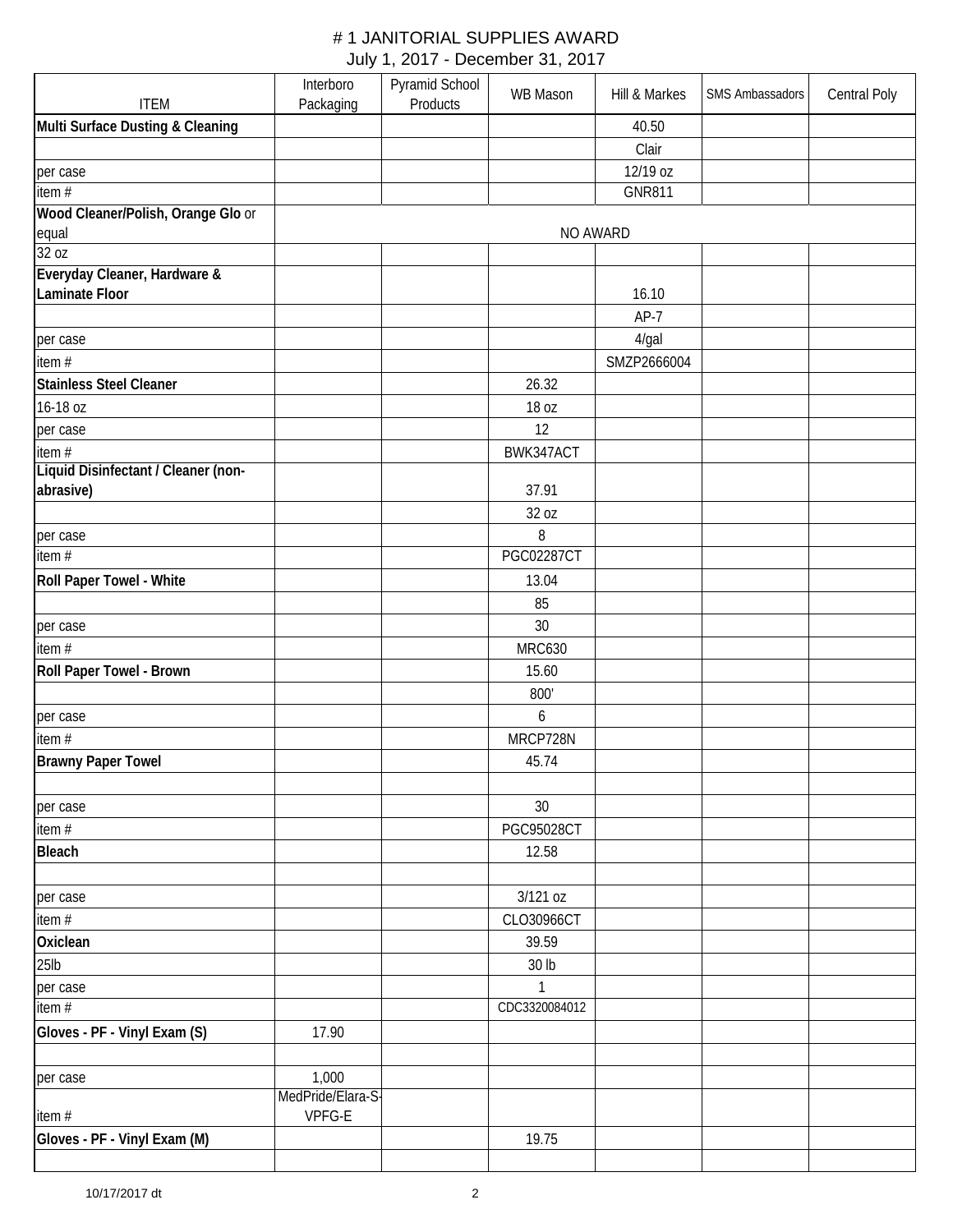|                                  | Interboro                | Pyramid School | <b>WB Mason</b> | Hill & Markes | SMS Ambassadors | <b>Central Poly</b> |
|----------------------------------|--------------------------|----------------|-----------------|---------------|-----------------|---------------------|
| <b>ITEM</b>                      | Packaging                | Products       |                 |               |                 |                     |
| per case                         |                          |                | 1,000           |               |                 |                     |
| item #                           |                          |                | CSWVECPFGM      |               |                 |                     |
| Gloves - PF - Vinyl Exam (L)     |                          |                | 19.75           |               |                 |                     |
|                                  |                          |                |                 |               |                 |                     |
| per case                         |                          |                | 1,000           |               |                 |                     |
| item $#$                         |                          |                | CSWVECPFGL      |               |                 |                     |
| Gloves - PF - Vinyl Exam (X-L)   |                          |                | 19.75           |               |                 |                     |
|                                  |                          |                |                 |               |                 |                     |
| per case                         |                          |                | 1,000           |               |                 |                     |
| item#                            |                          |                | CSWVECPFGXL     |               |                 |                     |
| Gloves - PF - Latex (S)          | 24.00                    |                |                 |               |                 |                     |
|                                  |                          |                |                 |               |                 |                     |
| per case                         | 1,000                    |                |                 |               |                 |                     |
|                                  | MedPride/Elara-S-        |                |                 |               |                 |                     |
| item#                            | <b>LPFG</b>              |                |                 |               |                 |                     |
| Gloves - PF - Latex (M)          | 24.80                    |                |                 |               |                 |                     |
|                                  |                          |                |                 |               |                 |                     |
| per case                         | 1,000                    |                |                 |               |                 |                     |
|                                  | MedPride/Elara-          |                |                 |               |                 |                     |
| item#                            | M-LPFG                   |                |                 |               |                 |                     |
| Gloves - PF - Latex (L)          | 24.80                    |                |                 |               |                 |                     |
|                                  |                          |                |                 |               |                 |                     |
| per case                         | 1,000                    |                |                 |               |                 |                     |
|                                  | MedPride/Elara-L         |                |                 |               |                 |                     |
| item#                            | <b>LPFG</b>              |                |                 |               |                 |                     |
| Gloves - PF - Latex (X-L)        | 24.80                    |                |                 |               |                 |                     |
|                                  |                          |                |                 |               |                 |                     |
| per case                         | 1,000<br>MedPride/Elara- |                |                 |               |                 |                     |
| item #                           | XL-LPFG                  |                |                 |               |                 |                     |
| Gloves - PF - Nitrile Exam (S)   | 26.40                    |                |                 |               |                 |                     |
|                                  |                          |                |                 |               |                 |                     |
|                                  | 1,000                    |                |                 |               |                 |                     |
| per case                         | Med Pride/Elara-S-       |                |                 |               |                 |                     |
| item#                            | NPFG-E                   |                |                 |               |                 |                     |
| Gloves - PF - Nitrile Exam (M)   | 27.80                    |                |                 |               |                 |                     |
|                                  |                          |                |                 |               |                 |                     |
| per case                         | 1,000                    |                |                 |               |                 |                     |
|                                  | Med Pride/Elara-M-       |                |                 |               |                 |                     |
| item#                            | NPFG-E                   |                |                 |               |                 |                     |
| Gloves - PF - Nitrile Exam (L)   | 27.80                    |                |                 |               |                 |                     |
|                                  |                          |                |                 |               |                 |                     |
| per case                         | 1,000                    |                |                 |               |                 |                     |
|                                  | Med Pride/Elara-L-       |                |                 |               |                 |                     |
| item#                            | NPFG-E                   |                |                 |               |                 |                     |
| Gloves - PF - Nitrile Exam (X-L) | 27.80                    |                |                 |               |                 |                     |
|                                  |                          |                |                 |               |                 |                     |
| per case                         | 1,000                    |                |                 |               |                 |                     |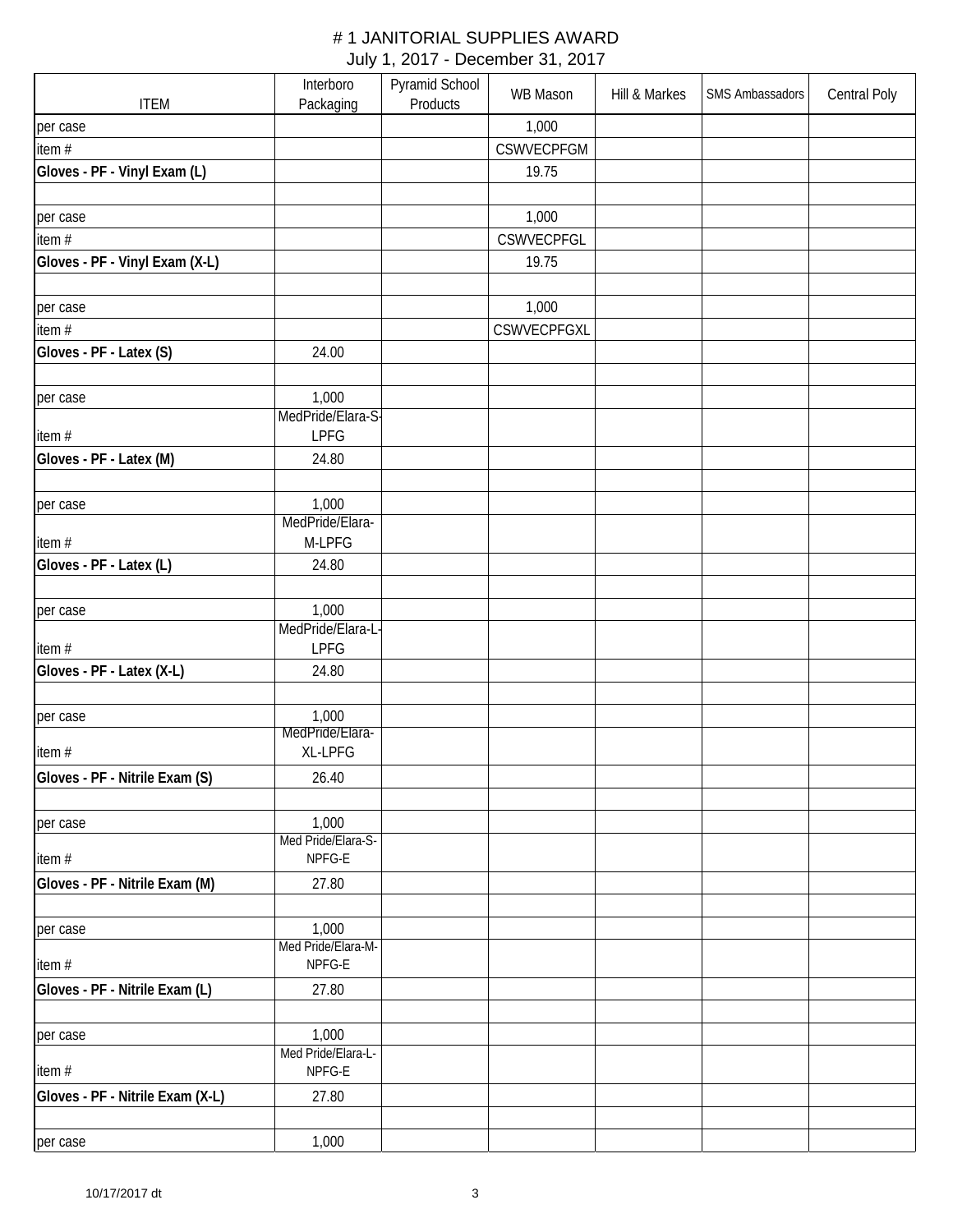|                                             | Interboro           | Pyramid School  | <b>WB Mason</b> | Hill & Markes | SMS Ambassadors | <b>Central Poly</b> |
|---------------------------------------------|---------------------|-----------------|-----------------|---------------|-----------------|---------------------|
| <b>ITEM</b>                                 | Packaging           | Products        |                 |               |                 |                     |
|                                             | Med Pride/Elara-XL- |                 |                 |               |                 |                     |
| item#                                       | NPFG-E              |                 |                 |               |                 |                     |
| Plunger                                     |                     |                 | 2.59            |               |                 |                     |
|                                             |                     |                 |                 |               |                 |                     |
| per case                                    |                     |                 | ea              |               |                 |                     |
| item#                                       |                     |                 | BBP510106       |               |                 |                     |
| Toilet Brush w/Holder                       |                     |                 | 1.79            |               |                 |                     |
|                                             |                     |                 |                 |               |                 |                     |
| per case                                    |                     |                 | ea              |               |                 |                     |
| item#                                       |                     |                 | COCPJ50600      |               |                 |                     |
| Brooms, Corn Maid                           |                     | 2.43            |                 |               |                 |                     |
|                                             |                     | 36"             |                 |               |                 |                     |
| per case                                    |                     | ea              |                 |               |                 |                     |
| item #                                      |                     | 534             |                 |               |                 |                     |
| Brooms, Angled, 12" Polypropylene           |                     |                 |                 |               |                 |                     |
| Bristle, w/Vinyl Coated Handle              |                     | 3.79            |                 |               |                 |                     |
|                                             |                     |                 |                 |               |                 |                     |
| per case                                    |                     | ea              |                 |               |                 |                     |
| item#                                       |                     | <b>BR1024MH</b> |                 |               |                 |                     |
| Push Broom w/Non-Wood Handle - 2'           |                     |                 |                 |               |                 |                     |
| wide                                        |                     | 16.89           |                 |               |                 |                     |
|                                             |                     | Fiberglass      |                 |               |                 |                     |
| per case                                    |                     | ea              |                 |               |                 |                     |
|                                             |                     | BH11008 &       |                 |               |                 |                     |
| item #                                      |                     | 01101           |                 |               |                 |                     |
| Push Broom w/Non-Wood Handle - 4'           |                     |                 |                 |               |                 |                     |
| wide                                        |                     |                 |                 |               | 69.85           |                     |
|                                             |                     |                 |                 |               |                 |                     |
| per case                                    |                     |                 |                 |               | ea              |                     |
| item #                                      |                     |                 |                 |               | SHPB48          |                     |
| Air Deodorizer                              |                     |                 | 21.91           |               |                 |                     |
|                                             |                     |                 |                 |               |                 |                     |
| per case                                    |                     |                 | 12              |               |                 |                     |
| item #                                      |                     |                 | BCC2351200      |               |                 |                     |
| Air Freshener - 9.7 oz Febreze Air          |                     |                 |                 |               |                 |                     |
| Effects or equal                            |                     |                 | 18.11           |               |                 |                     |
|                                             |                     |                 | 9               |               |                 |                     |
| per case<br>item #                          |                     |                 | PGC96254        |               |                 |                     |
|                                             |                     |                 |                 |               |                 |                     |
| <b>Spray Disinfectant</b>                   |                     |                 | 20.88           |               |                 |                     |
| 6.5 oz                                      |                     |                 |                 |               |                 |                     |
| per case                                    |                     |                 | 12              |               |                 |                     |
| item #<br>Odor Obsorbing Gel - 8 oz Natural |                     |                 | CHP34104        |               |                 |                     |
| Magic or equal                              |                     |                 | 4.19            |               |                 |                     |
|                                             |                     |                 |                 |               |                 |                     |
| per case                                    |                     |                 | 1               |               |                 |                     |
| item #                                      |                     |                 | DEL1011EA       |               |                 |                     |
|                                             |                     |                 |                 |               |                 |                     |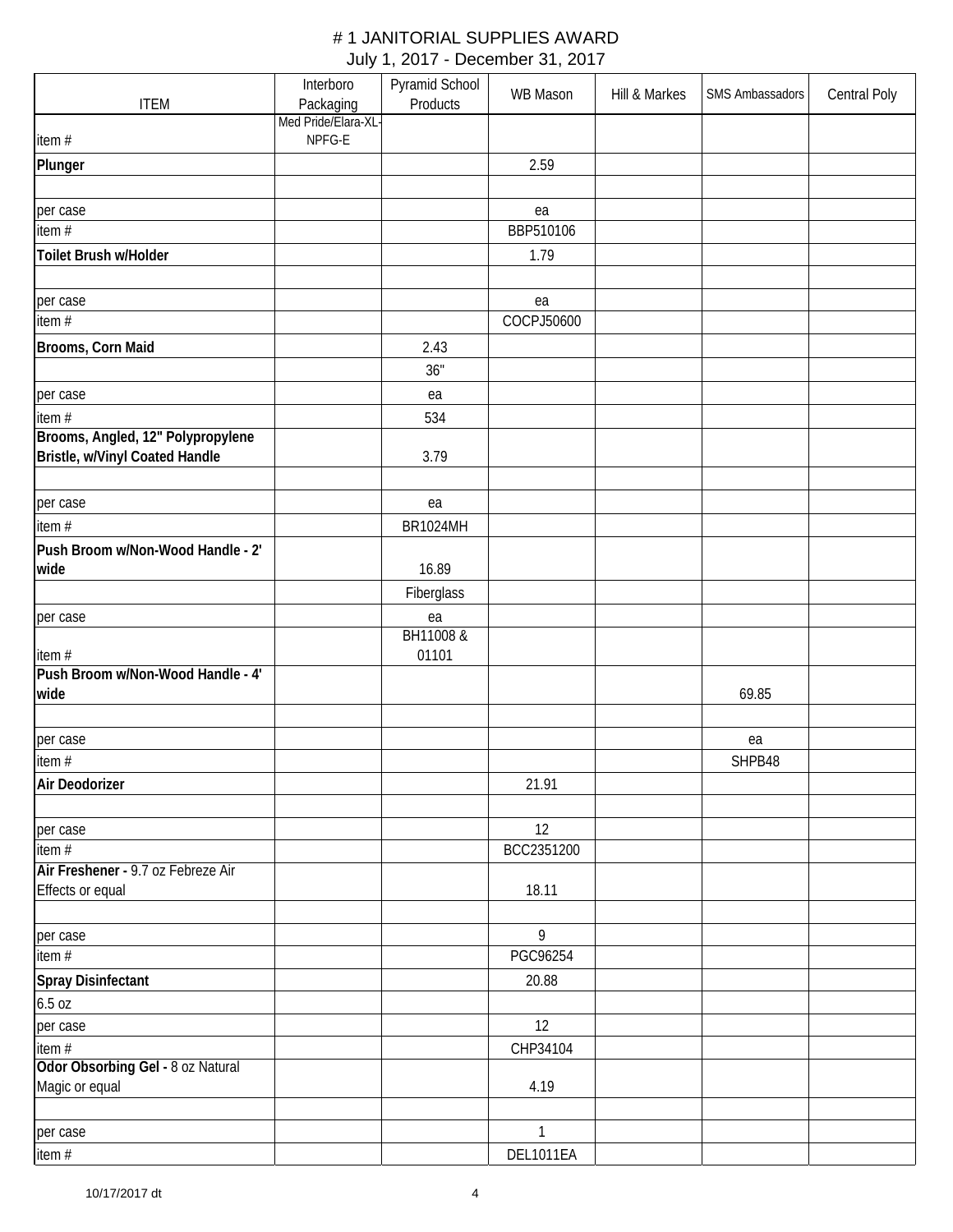|                                               | Interboro | Pyramid School | WB Mason   | Hill & Markes  | SMS Ambassadors | <b>Central Poly</b> |
|-----------------------------------------------|-----------|----------------|------------|----------------|-----------------|---------------------|
| <b>ITEM</b>                                   | Packaging | Products       |            |                |                 |                     |
| <b>Universal Telescopic Window</b>            |           |                |            |                |                 |                     |
| Squeegee Pole                                 |           |                |            | 32.00          |                 |                     |
| 4-8' extension                                |           |                |            |                |                 |                     |
| per case                                      |           |                |            | ea             |                 |                     |
| item#                                         |           |                |            | UNGEP24R       |                 |                     |
| <b>Bi-Level Deck Scrub Brush</b>              |           |                |            | 8.64           |                 |                     |
|                                               |           |                |            |                |                 |                     |
| per case                                      |           |                |            | ea             |                 |                     |
|                                               |           |                |            | OCD27190 &     |                 |                     |
| item#                                         |           |                |            | <b>RUB6361</b> |                 |                     |
| 8oz Mop Head                                  |           | 32.28          |            |                |                 |                     |
|                                               |           | rayon          |            |                |                 |                     |
| per case                                      |           | 12             |            |                |                 |                     |
| item #                                        |           | RM3316\$       |            |                |                 |                     |
| 16oz Mop Head                                 |           |                | 17.41      |                |                 |                     |
|                                               |           |                |            |                |                 |                     |
| per case                                      |           |                | 12         |                |                 |                     |
| item #                                        |           |                | SLD4600240 |                |                 |                     |
| 20oz Mop Head                                 |           |                | 21.28      |                |                 |                     |
|                                               |           |                |            |                |                 |                     |
|                                               |           |                | 12         |                |                 |                     |
| per case<br>item #                            |           |                | SLD4600480 |                |                 |                     |
| Cotton Wall Mop Pad - 5"x8 1/2" -             |           |                |            |                |                 |                     |
| Geerpes 9502 or equal                         |           | 10.29          |            |                |                 |                     |
|                                               |           |                |            |                |                 |                     |
|                                               |           | 12             |            |                |                 |                     |
| per case                                      |           |                |            |                |                 |                     |
| item#<br>Microfiber Wall Wash Mop Pad - 5"x10 |           | 9502           |            |                |                 |                     |
| 1/2"                                          |           |                |            | 49.01          |                 |                     |
|                                               |           |                |            | 2-3 wks        |                 |                     |
|                                               |           |                |            | 12             |                 |                     |
| per case                                      |           |                |            |                |                 |                     |
| item #                                        |           |                |            | TUWMMS9GWL     |                 |                     |
| Handle for above Microfiber Wall              |           |                |            |                |                 |                     |
| Wash Mop                                      |           |                |            | 45.12          |                 |                     |
|                                               |           |                |            | 2-3 wks        |                 |                     |
| per case                                      |           |                |            | 6              |                 |                     |
| item #                                        |           |                |            | TUWPTZ9        |                 |                     |
| Wet Mop - Heavy Duty - Washable - 4           |           |                |            |                |                 |                     |
| ply - 8 oz                                    |           | 2.84           |            |                |                 |                     |
|                                               |           |                |            |                |                 |                     |
| per case                                      |           | ea             |            |                |                 |                     |
| item #                                        |           | ASB1SB         |            |                |                 |                     |
| Wet Mop - Heavy Duty - Washable - 4           |           |                |            |                |                 |                     |
| ply - 12 oz                                   |           |                |            | 8.74           |                 |                     |
|                                               |           |                |            |                |                 |                     |
| per case                                      |           |                |            | $\overline{3}$ |                 |                     |
| item#                                         |           |                |            | TUWDOL125PK3   |                 |                     |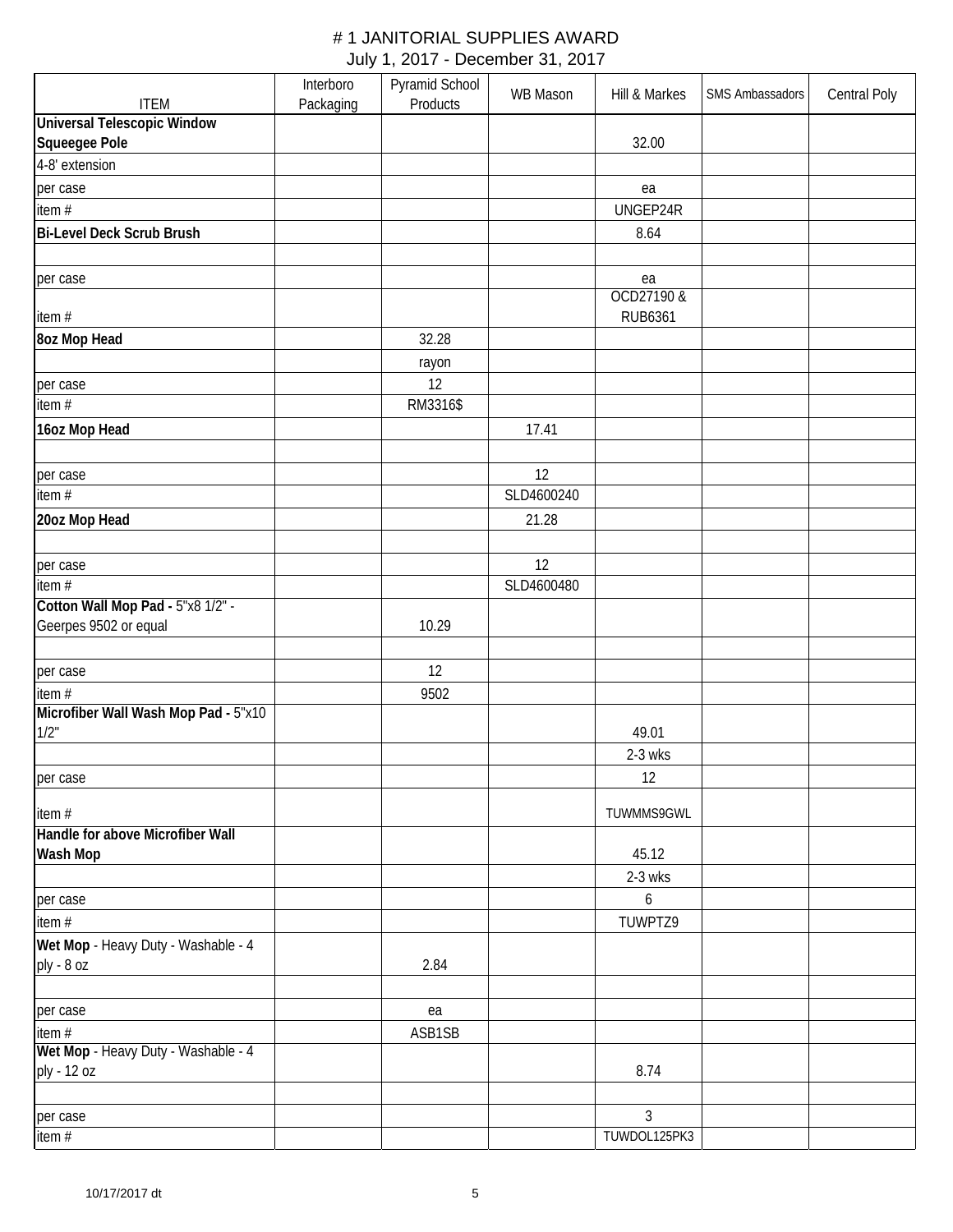|                                                    | Interboro | Pyramid School | WB Mason        | Hill & Markes  | SMS Ambassadors | <b>Central Poly</b> |
|----------------------------------------------------|-----------|----------------|-----------------|----------------|-----------------|---------------------|
| <b>ITEM</b><br>Wet Mop - Heavy Duty - Washable - 4 | Packaging | Products       |                 |                |                 |                     |
| ply - 16 oz                                        |           |                |                 | 9.50           |                 |                     |
|                                                    |           |                |                 |                |                 |                     |
| per case                                           |           |                |                 | $\mathfrak{Z}$ |                 |                     |
| item $#$                                           |           |                |                 | TUWDOL165PK3   |                 |                     |
| <b>Commercial Rectangle Down Press Mop</b>         |           |                |                 |                |                 |                     |
| <b>Bucket w/Wringer</b>                            |           | 39.98          |                 |                |                 |                     |
| 20 <sub>qt</sub>                                   |           | Rubbermaid     |                 |                |                 |                     |
| per case                                           |           | ea             |                 |                |                 |                     |
| item #                                             |           | FG757788YEL    |                 |                |                 |                     |
| Side Press Mop Bucket w/Wringer                    |           | 40.75          |                 |                |                 |                     |
| $26$ qt                                            |           | Rubbermaid     |                 |                |                 |                     |
| per case                                           |           | ea             |                 |                |                 |                     |
| item#                                              |           | FG758088YEL    |                 |                |                 |                     |
| Murphy's Oil                                       |           |                | 43.66           |                |                 |                     |
|                                                    |           |                | gal             |                |                 |                     |
| per case                                           |           |                | $\overline{4}$  |                |                 |                     |
| item#                                              |           |                | CPC01103EA      |                |                 |                     |
| Bully creme cleanser -qt                           |           |                |                 | 19.73          |                 |                     |
|                                                    |           |                |                 | qt             |                 |                     |
| per case                                           |           |                |                 | 12             |                 |                     |
| item#                                              |           |                |                 | SMZG1325012    |                 |                     |
| Digest - gal or equal                              |           |                | 24.61           |                |                 |                     |
| per case                                           |           |                | $\overline{4}$  |                |                 |                     |
| item #                                             |           |                | CALISZD0860004  |                |                 |                     |
| Powder Cleaner                                     |           |                | 16.53           |                |                 |                     |
| Clorox or equal                                    |           |                |                 |                |                 |                     |
| per case<br>item $#$                               |           |                | 24/21 oz        |                |                 |                     |
|                                                    |           |                | CALICCP752088   |                |                 |                     |
| Simple Green - gal or equal                        |           |                | 55.63           |                |                 |                     |
| Sample & Specs                                     |           |                | gal             |                |                 |                     |
| per case<br>item #                                 |           |                | 6<br>SMP13005CT |                |                 |                     |
| 32oz Spray Bottles                                 |           |                | .37             |                |                 |                     |
|                                                    |           |                |                 |                |                 |                     |
| per case                                           |           |                | ea              |                |                 |                     |
| item #                                             |           |                | TOL120125       |                |                 |                     |
| Trigger Sprayers                                   |           |                | .34             |                |                 |                     |
|                                                    |           |                |                 |                |                 |                     |
| per case                                           |           |                | ea              |                |                 |                     |
| item#                                              |           |                | TOL110246       |                |                 |                     |
| <b>Mop Handles</b>                                 |           |                | 4.93            |                |                 |                     |
|                                                    |           |                |                 |                |                 |                     |
| per case                                           |           |                | ea              |                |                 |                     |
| item #                                             |           |                | <b>BWK620</b>   |                |                 |                     |
| <b>Floor Wax</b>                                   |           |                |                 | 44.25          |                 |                     |
|                                                    |           |                |                 | 2-3 weeks      |                 |                     |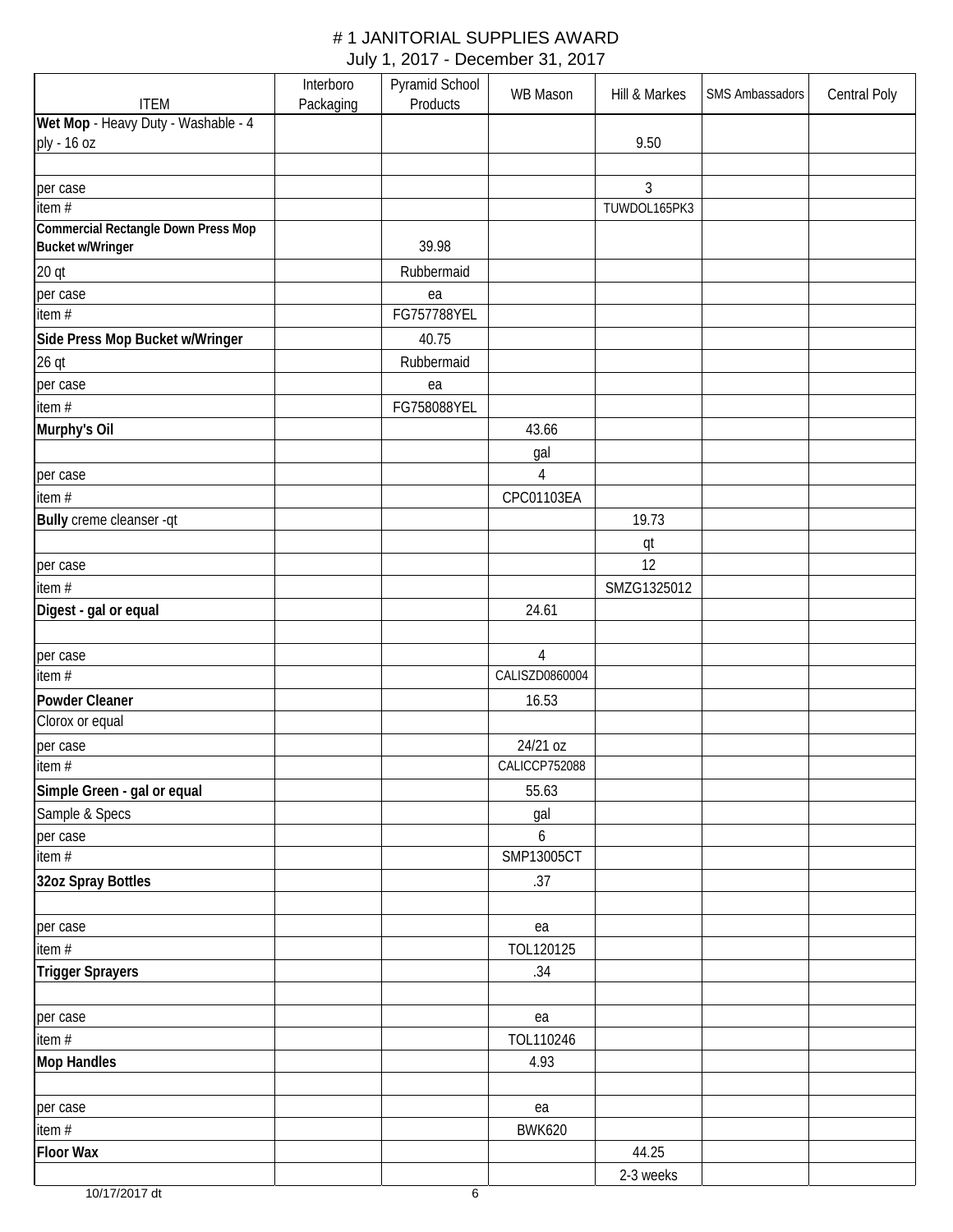|                                 | Interboro | Pyramid School | <b>WB Mason</b> | Hill & Markes  | SMS Ambassadors | Central Poly |
|---------------------------------|-----------|----------------|-----------------|----------------|-----------------|--------------|
| <b>ITEM</b>                     | Packaging | Products       |                 |                |                 |              |
| per case                        |           |                |                 | 5 gal          |                 |              |
| item #                          |           |                |                 | SMZCS0740005   |                 |              |
| <b>Floor Stripper</b>           |           |                |                 | 30.70          |                 |              |
|                                 |           |                |                 | 2-3 weeks      |                 |              |
| per case                        |           |                |                 | 5 gal          |                 |              |
| item #                          |           |                |                 | SMZR3025005    |                 |              |
| <b>Floor Finish</b>             |           |                |                 | 44.25          |                 |              |
|                                 |           |                |                 | 2-3 weeks      |                 |              |
| per case                        |           |                |                 | 5 gal          |                 |              |
| item#                           |           |                |                 | SMZCS0740005   |                 |              |
| Cleaner / Degreaser             |           |                | 16.08           |                |                 |              |
| Simonize AP7                    |           |                |                 |                |                 |              |
| per case                        |           |                | $\overline{4}$  |                |                 |              |
| item #                          |           |                | SMZP2666004     |                |                 |              |
| Cleaner / Degreaser             |           |                |                 | 18.78          |                 |              |
| Simonize Strike Force           |           |                |                 | qt             |                 |              |
| per case                        |           |                |                 | 12             |                 |              |
| item $#$                        |           |                |                 | SMZC0595012    |                 |              |
| GOJO Liquid Hand Soap           |           |                | 40.79           |                |                 |              |
| 2L-2217                         |           |                | 2000ml          |                |                 |              |
| per case                        |           |                | $\overline{4}$  |                |                 |              |
| item#                           |           |                | GOJ2217         |                |                 |              |
| Dispenser for 2217              |           |                | $\mathbf 0$     |                |                 |              |
|                                 |           |                |                 |                |                 |              |
| per case                        |           |                | ea              |                |                 |              |
| item#                           |           |                | GOJ2230         |                |                 |              |
| <b>Liquid Hand Soap</b>         |           | 16.50          |                 |                |                 |              |
|                                 |           | gal            |                 |                |                 |              |
| per case                        |           | $\overline{4}$ |                 |                |                 |              |
| item #                          |           | 180704         |                 |                |                 |              |
| <b>Hand Sanitizers</b>          |           |                |                 | 45.24          |                 |              |
| Purell 9656/9657                |           |                |                 | 800ml          |                 |              |
| per case                        |           |                |                 | 6              |                 |              |
| item #                          |           |                |                 | GJ965606       |                 |              |
| Hand Sanitizers Foam            |           |                |                 | 50.95          |                 |              |
| 5392                            |           |                |                 | 1200ml         |                 |              |
| per case                        |           |                |                 | $\overline{2}$ |                 |              |
| item #                          |           |                |                 | GJ539202       |                 |              |
| Liquid (HE) Laundry Detergent   |           |                | 64.04           |                |                 |              |
| 100 oz                          |           |                |                 |                |                 |              |
| per case                        |           |                | 4/100 oz        |                |                 |              |
| item #                          |           |                | PGC08886        |                |                 |              |
| Type U - Prolux Vacuum Bags     |           |                | 49.18           |                |                 |              |
|                                 |           |                |                 |                |                 |              |
| per case                        |           |                | 100             |                |                 |              |
| item #                          |           |                | APCJANELU2      |                |                 |              |
| Mighty Mite Type MM Vacuum Bags |           |                | 9.00            |                |                 |              |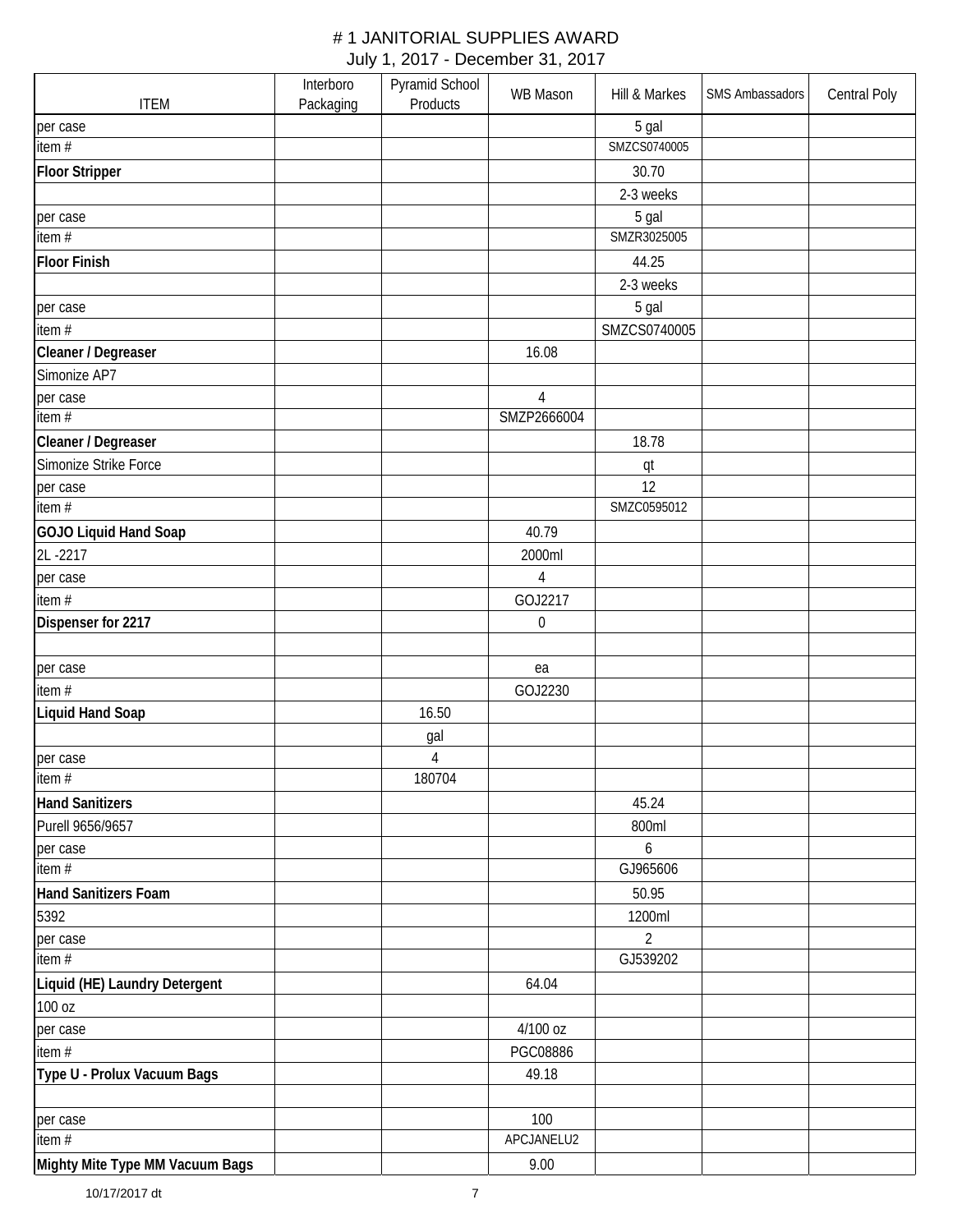|                                           | Interboro | Pyramid School | <b>WB Mason</b> | Hill & Markes  | SMS Ambassadors | Central Poly |
|-------------------------------------------|-----------|----------------|-----------------|----------------|-----------------|--------------|
| <b>ITEM</b>                               | Packaging | Products       |                 |                |                 |              |
|                                           |           |                |                 |                |                 |              |
| per case                                  |           |                | 18              |                |                 |              |
| item $#$                                  |           |                | EUR60295C6      |                |                 |              |
| Sanitaire Vacuum Bags - UP 1 - 9100,      |           |                |                 |                |                 |              |
| C4900                                     |           |                | NO AWARD        |                |                 |              |
|                                           |           |                |                 |                |                 |              |
| Sanitaire Vacuum Bags - SD - P1/6600      |           |                | 41.97           |                |                 |              |
|                                           |           |                |                 |                |                 |              |
|                                           |           |                | 50              |                |                 |              |
| per case<br>item #                        |           |                | EUR63262B10CT   |                |                 |              |
| Vacuum Cleaner Scent Tabs - Style         |           |                |                 |                |                 |              |
| 515                                       |           |                | NO AWARD        |                |                 |              |
|                                           |           |                |                 |                |                 |              |
| Ecolab TriStar Flexylight                 |           |                |                 | 115.01         |                 |              |
| #16326                                    |           |                |                 |                |                 |              |
| per case                                  |           |                |                 | 5 gal          |                 |              |
| item#                                     |           |                |                 | ECO16326       |                 |              |
| <b>Ecolab Neutral Floor Cleaner</b>       |           |                |                 | 55.22          |                 |              |
| #6100035                                  |           |                |                 | 2 liter        |                 |              |
|                                           |           |                |                 | $\overline{2}$ |                 |              |
| per case<br>item #                        |           |                |                 | ECO6100035     |                 |              |
| <b>Ecolab Heavy Duty Bathroom Cleaner</b> |           |                |                 |                |                 |              |
| Disinfectant                              |           |                |                 | 80.17          |                 |              |
| #10158                                    |           |                |                 | 2 liter        |                 |              |
| per case                                  |           |                |                 | $\overline{2}$ |                 |              |
| item#                                     |           |                |                 | ECO10158       |                 |              |
| Ecolab Orange Force                       |           |                |                 | 55.10          |                 |              |
| #21038                                    |           |                |                 | 2 liter        |                 |              |
|                                           |           |                |                 | $\overline{2}$ |                 |              |
| per case<br>item#                         |           |                |                 | ECO21038       |                 |              |
| Ecolab Revitalize Encapsulation           |           |                |                 |                |                 |              |
| <b>Carpet Cleaner</b>                     |           |                |                 | 89.97          |                 |              |
| # 61495099                                |           |                |                 | 2-3 week       |                 |              |
| per case                                  |           |                |                 | 4/gal          |                 |              |
| $\overline{\text{item}}$ #                |           |                |                 | ECO61495099    |                 |              |
| Ecolab Solid Surge Plus                   |           |                |                 | 188.19         |                 |              |
| #17905                                    |           |                |                 | 9#             |                 |              |
| per case                                  |           |                |                 | 4              |                 |              |
| item #                                    |           |                |                 | ECO17905       |                 |              |
| Ecolab All Purpose Cleaner                |           |                |                 | 137.59         |                 |              |
| #14205                                    |           |                |                 | 2 liter        |                 |              |
| per case                                  |           |                |                 | $\overline{2}$ |                 |              |
| item $#$                                  |           |                |                 | ECO6100912     |                 |              |
| <b>Ecolab Solid Navisoft</b>              |           |                |                 | 116.58         |                 |              |
| #16001                                    |           |                |                 | 6#             |                 |              |
|                                           |           |                |                 |                |                 |              |
| per case                                  |           |                |                 | $\overline{2}$ |                 |              |
| item#                                     |           |                |                 | ECO16001       |                 |              |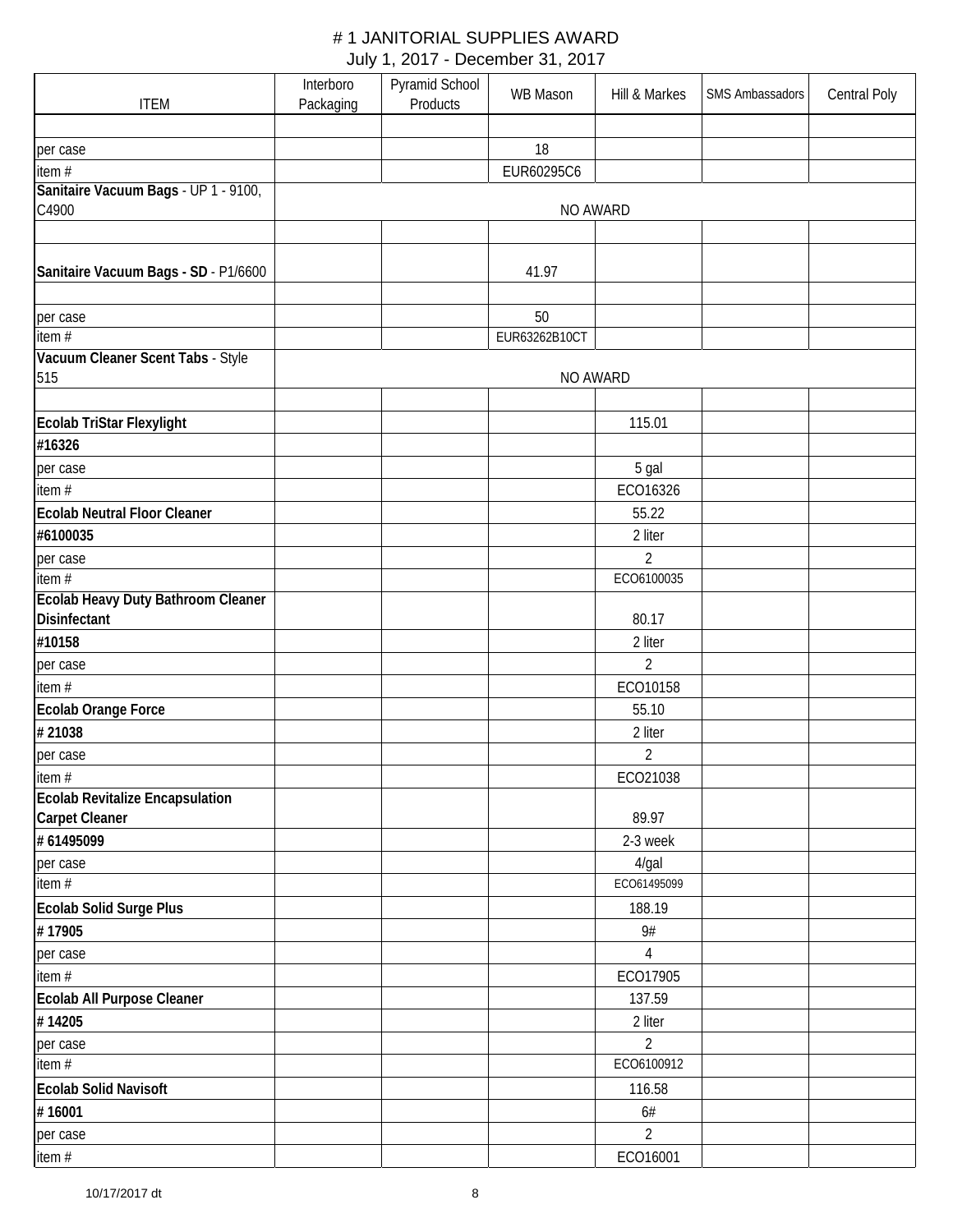|                                     | Interboro | Pyramid School | <b>WB Mason</b>  | Hill & Markes  | SMS Ambassadors | <b>Central Poly</b> |
|-------------------------------------|-----------|----------------|------------------|----------------|-----------------|---------------------|
| <b>ITEM</b>                         | Packaging | Products       |                  |                |                 |                     |
| Ecolab Stain Away                   |           |                |                  | 51.63          |                 |                     |
| #13649                              |           |                |                  | 4#             |                 |                     |
| per case                            |           |                |                  | $\overline{2}$ |                 |                     |
| item #                              |           |                |                  | ECO13649       |                 |                     |
| Disposable Multipurpose Rags        |           |                |                  | 35.20          |                 |                     |
|                                     |           |                |                  |                |                 |                     |
| per case                            |           |                |                  | 800/bx         |                 |                     |
| item #                              |           |                |                  | KIM05800       |                 |                     |
| Shop Rags - 100% cotton             |           |                | 23.48            |                |                 |                     |
|                                     |           |                |                  |                |                 |                     |
| per case                            |           |                | 50               |                |                 |                     |
| item#                               |           |                | UFSN900RST       |                |                 |                     |
| Terry Cloth Rags                    |           |                | 41.88            |                |                 |                     |
| 14 x 14                             |           |                |                  |                |                 |                     |
| per case                            |           |                | 170              |                |                 |                     |
| item#                               |           |                | HOS53725         |                |                 |                     |
| <b>General Purpose Scouring Pad</b> |           | 10.80          |                  |                |                 |                     |
| 6" x 9"                             |           |                |                  |                |                 |                     |
| per case                            |           | 60/ctn         |                  |                |                 |                     |
| item #                              |           | 0160201        |                  |                |                 |                     |
| <b>Glass Cleaner</b>                |           |                |                  | 15.50          |                 |                     |
|                                     |           |                |                  |                |                 |                     |
|                                     |           |                |                  | Simonize       |                 |                     |
| per case                            |           |                |                  | $12$ /qt       |                 |                     |
| item#                               |           |                |                  | SMZ08012       |                 |                     |
| Revitalize Carpet Spotter           |           |                |                  | 100.78         |                 |                     |
| # 6101125                           |           |                |                  | 22 oz          |                 |                     |
| per case                            |           |                |                  | $\overline{4}$ |                 |                     |
| item#                               |           |                |                  | ECO6101125     |                 |                     |
| Antibacterial Foam Soap             |           |                |                  | 39.26          |                 |                     |
| 1250ml                              |           |                |                  | 1250ml         |                 |                     |
| per case                            |           |                |                  | 3              |                 |                     |
| item #                              |           |                |                  | GJE5162EXL     |                 |                     |
| Antibacterial Foam Soap Dispenser - |           |                |                  |                |                 |                     |
| 1250ml                              |           |                | $\boldsymbol{0}$ |                |                 |                     |
|                                     |           |                |                  |                |                 |                     |
| per case                            |           |                | ea               |                |                 |                     |
| item #                              |           |                | <b>NCL4213</b>   |                |                 |                     |
| Snapback Spray Buff Floor Cleaner   |           |                | 36.97            |                |                 |                     |
|                                     |           |                | gal              |                |                 |                     |
| per case                            |           |                | 4                |                |                 |                     |
| item $#$                            |           |                | BCC6080400       |                |                 |                     |
| MPC All-Surf All Purpose Cleaner or |           |                |                  |                |                 |                     |
| equal                               |           |                |                  | 16.10          |                 |                     |
| per case                            |           |                |                  | 4/gal          |                 |                     |
|                                     |           |                |                  |                |                 |                     |
| item#                               |           |                |                  | SMZP2666004    |                 |                     |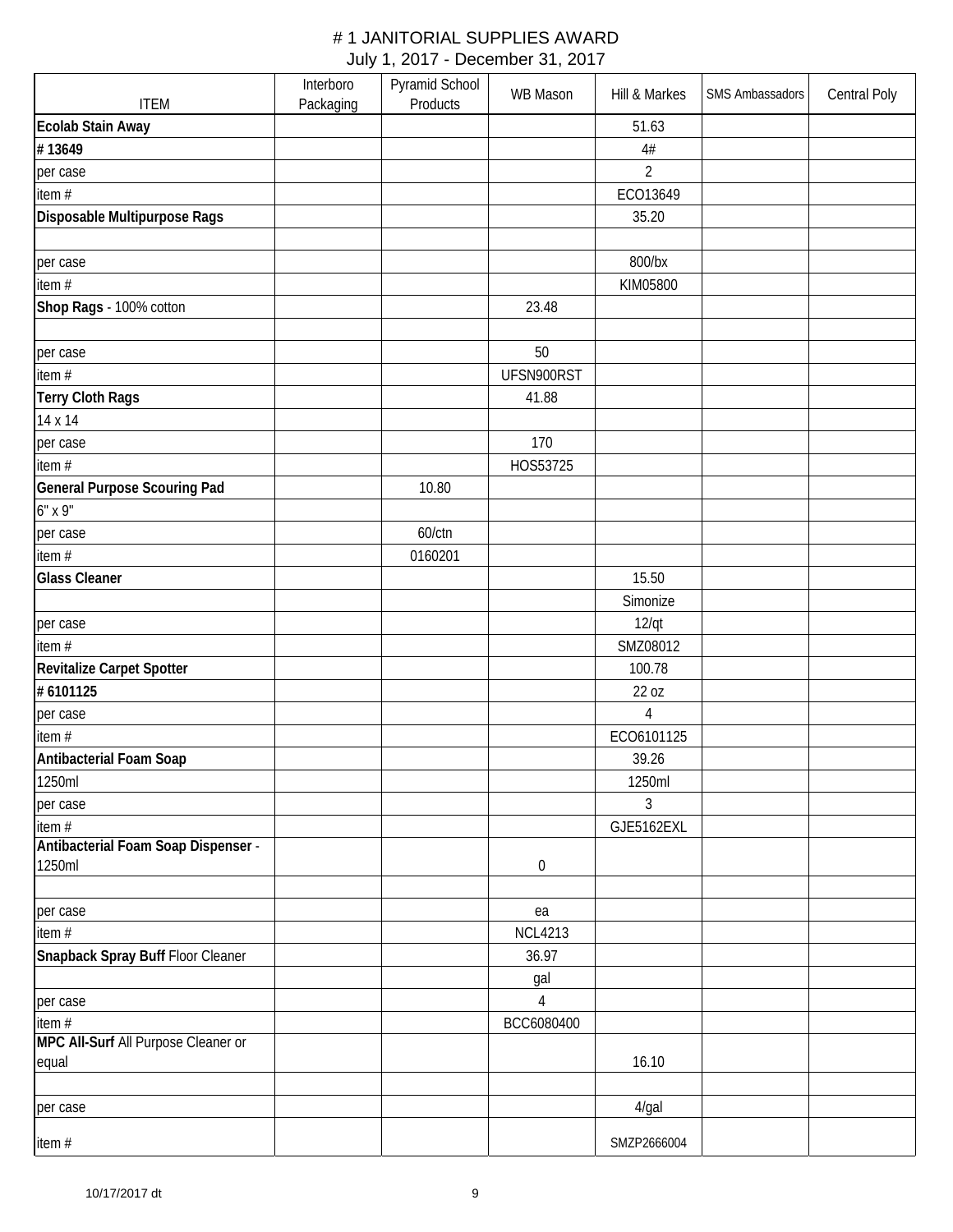|                                                      | Interboro | Pyramid School     | <b>WB Mason</b> | Hill & Markes           | <b>SMS Ambassadors</b> | Central Poly |
|------------------------------------------------------|-----------|--------------------|-----------------|-------------------------|------------------------|--------------|
| <b>ITEM</b><br>Simonize Freedom Bowl Cleaner - 4 gal | Packaging | Products           |                 |                         |                        |              |
| or equal                                             |           |                    | 13.95           |                         |                        |              |
|                                                      |           |                    |                 |                         |                        |              |
|                                                      |           |                    | 12              |                         |                        |              |
| per case<br>item #                                   |           |                    | SLD6333264      |                         |                        |              |
|                                                      |           |                    |                 |                         |                        |              |
| Magic Erasers (Mr. Clean) or equal                   |           |                    | 21.66           |                         |                        |              |
|                                                      |           |                    |                 |                         |                        |              |
| per case                                             |           |                    | 24              |                         |                        |              |
| item#                                                |           |                    | PGC82027CT      |                         |                        |              |
| <b>Enmotion Towels</b>                               |           |                    | 41.81           |                         |                        |              |
| Brown                                                |           |                    | 800'            |                         |                        |              |
| per case                                             |           |                    | 6               |                         |                        |              |
| item#                                                |           |                    | GPC89480        |                         |                        |              |
| <b>Enmotion Towels</b>                               |           |                    | 44.01           |                         |                        |              |
| White                                                |           |                    | 800'            |                         |                        |              |
| per case                                             |           |                    | 6               |                         |                        |              |
| item #                                               |           |                    | GPC89460        |                         |                        |              |
| Sanitary Napkin Receptacle                           |           | 16.98              |                 |                         |                        |              |
| 10x7x3                                               |           |                    |                 |                         |                        |              |
| per case                                             |           | 6                  |                 |                         |                        |              |
| item#                                                |           | 250W               |                 |                         |                        |              |
| Sanitary Napkin Receptacle Liner                     |           | 12.37              |                 |                         |                        |              |
| 10x7x3                                               |           |                    |                 |                         |                        |              |
| per case                                             |           | 500                |                 |                         |                        |              |
| item $#$                                             |           | KL260              |                 |                         |                        |              |
| MINIMUM ORDER TO AVOID<br><b>SHIPPING FEES</b>       |           | \$50 or \$9.95 fee |                 | \$250 or \$25.00<br>fee | \$200                  |              |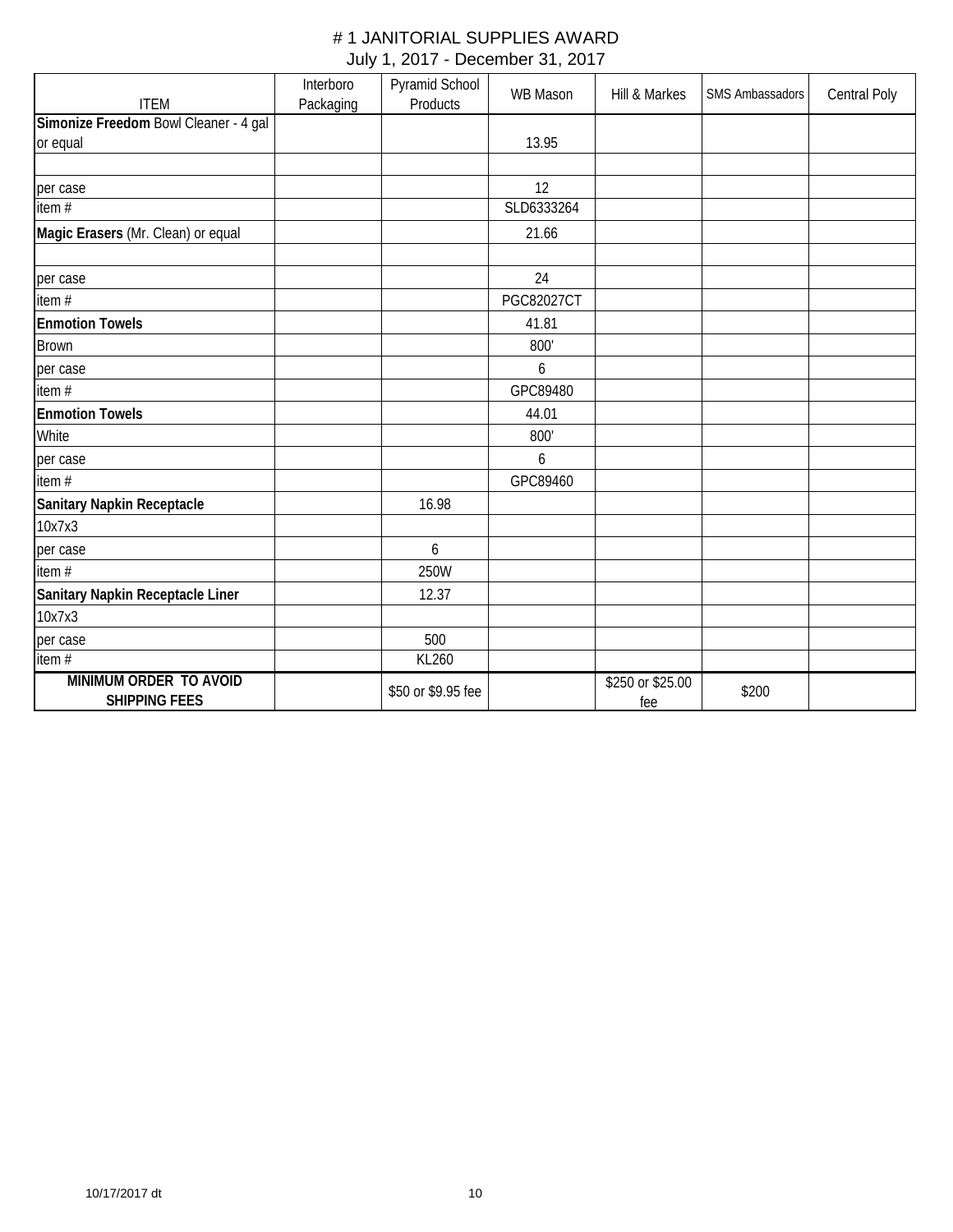July 1, 2017 - December 31, 2017

\$250 or \$25 sm

|                               |                   |                    | order chg      |                    | \$50 or \$9.95 fee         |              |  |
|-------------------------------|-------------------|--------------------|----------------|--------------------|----------------------------|--------------|--|
| <b>ITEM</b>                   | WB Mason          | Interboro          | Hill & Markes  | SMS<br>Ambassadors | Pyramid School<br>Products | Central Poly |  |
| All-Purpose Liquid Cleaner    |                   |                    | 16.10          |                    |                            |              |  |
| gal                           |                   |                    | $AP-7$         |                    |                            |              |  |
| per case                      |                   |                    | $\overline{4}$ |                    |                            |              |  |
| item #                        |                   |                    | SMZP2666004    |                    |                            |              |  |
| <b>Aluminum Foil</b>          |                   |                    | 14.00          |                    |                            |              |  |
|                               |                   |                    |                |                    |                            |              |  |
|                               |                   |                    |                |                    |                            |              |  |
| per case<br>item #            |                   |                    | <b>WES294</b>  |                    |                            |              |  |
|                               |                   |                    |                |                    |                            |              |  |
| Apron: Plastic                |                   | 33.00              |                |                    |                            |              |  |
|                               |                   |                    |                |                    |                            |              |  |
| per case                      |                   | 1,000              |                |                    |                            |              |  |
| item #                        |                   | <b>INT-2442-DA</b> |                |                    |                            |              |  |
| Apron: Clear Vinyl Dishwasher |                   |                    |                | NO BIDS            |                            |              |  |
|                               |                   |                    |                |                    |                            |              |  |
| Bags: 10# Elephant            | 18.52             |                    |                |                    |                            |              |  |
| per case                      | 500               |                    |                |                    |                            |              |  |
| item $#$                      | <b>BAGGX10500</b> |                    |                |                    |                            |              |  |
| Bags: 10# Brown               | 10.44             |                    |                |                    |                            |              |  |
| per case                      | 500               |                    |                |                    |                            |              |  |
| item $#$                      | <b>BAGGK10500</b> |                    |                |                    |                            |              |  |
| Bags: 8# Brown Paper          | 9.65              |                    |                |                    |                            |              |  |
|                               |                   |                    |                |                    |                            |              |  |
| per case                      | 500               |                    |                |                    |                            |              |  |
| item $#$                      | BAGGK8500         |                    |                |                    |                            |              |  |
| Bags: 6# White - waxed        |                   |                    | 43.50          |                    |                            |              |  |
|                               |                   |                    |                |                    |                            |              |  |
| per case                      |                   |                    | 1,000          |                    |                            |              |  |
| item $#$                      |                   |                    | PPC300296      |                    |                            |              |  |
| Bags: 6# White                | 11.96             |                    |                |                    |                            |              |  |
|                               |                   |                    |                |                    |                            |              |  |
| per case                      | 500               |                    |                |                    |                            |              |  |
| item $#$                      | BAGGW6500         |                    |                |                    |                            |              |  |
| Bags: 6# Brown                | 7.93              |                    |                |                    |                            |              |  |
|                               |                   |                    |                |                    |                            |              |  |
| per case                      | 500               |                    |                |                    |                            |              |  |
| item $#$                      | BAGGW4500         |                    |                |                    |                            |              |  |
| Bags: 4# Brown                | 6.88              |                    |                |                    |                            |              |  |
|                               |                   |                    |                |                    |                            |              |  |
| per case                      | 500               |                    |                |                    |                            |              |  |
| item #                        | BAGGK4500         |                    |                |                    |                            |              |  |
|                               |                   |                    |                |                    |                            |              |  |
| Garbage Bags - Heavy          |                   |                    |                |                    |                            | 12.40        |  |
| 30-33 gal                     |                   |                    |                |                    |                            |              |  |
| per case                      |                   |                    |                |                    |                            | 250          |  |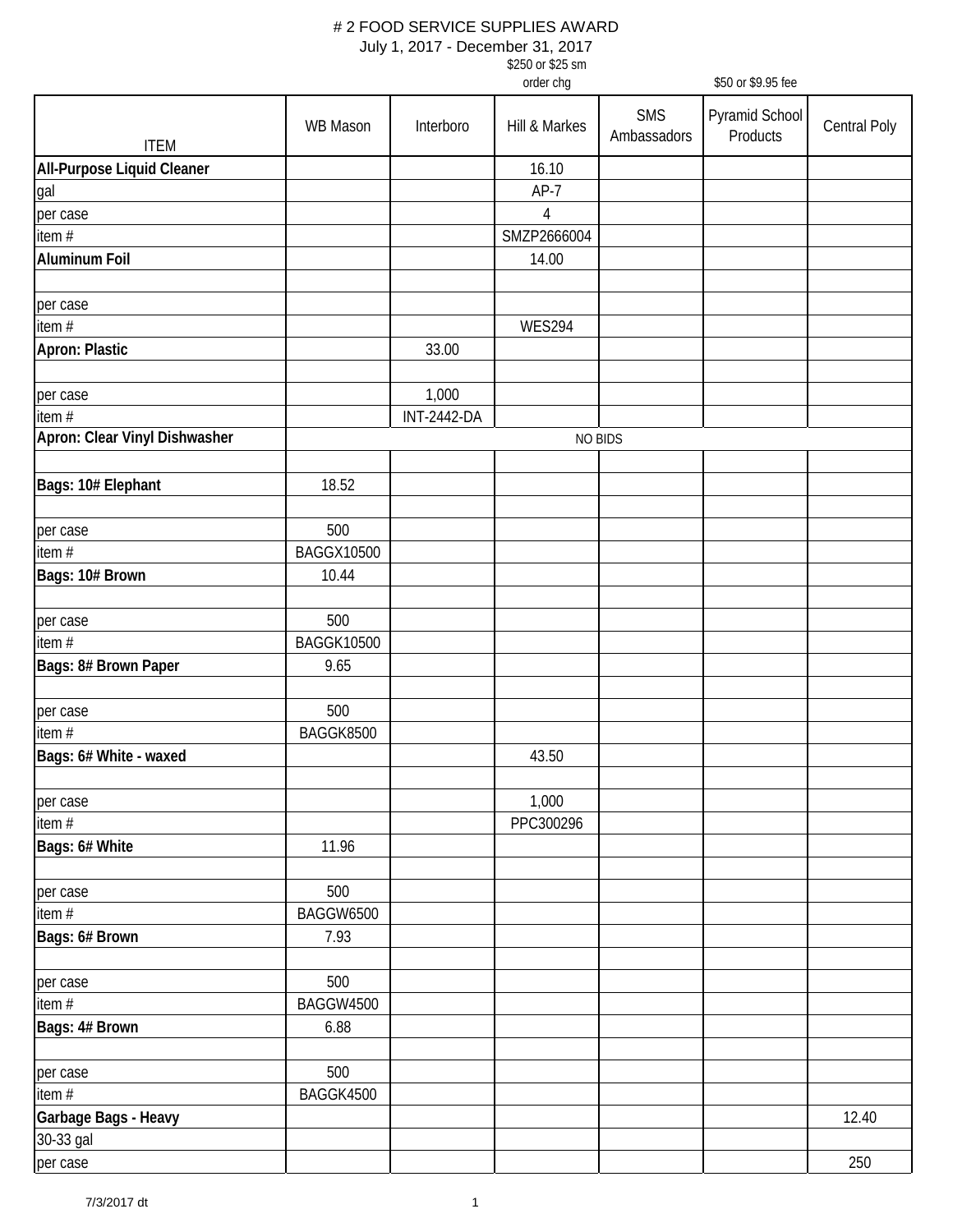| \$250 or \$25 sm |  |
|------------------|--|
| order cha        |  |

|                                   |                    |                              | order chg     |                           | \$50 or \$9.95 fee         |              |
|-----------------------------------|--------------------|------------------------------|---------------|---------------------------|----------------------------|--------------|
|                                   | <b>WB Mason</b>    | Interboro                    | Hill & Markes | <b>SMS</b><br>Ambassadors | Pyramid School<br>Products | Central Poly |
| <b>ITEM</b>                       |                    |                              |               |                           |                            |              |
| item $#$                          |                    |                              |               |                           |                            | CP3033H      |
| Garbage Bags - Heavy Duty - Black |                    |                              |               |                           |                            | 15.10        |
| 56 gal                            |                    |                              |               |                           |                            |              |
| per case                          |                    |                              |               |                           |                            | 100          |
| item $#$                          |                    |                              |               |                           |                            | CP56HK       |
| Garbage Bags - Heavy Duty - Clear | 16.82              |                              |               |                           |                            |              |
| 56 gal                            |                    |                              |               |                           |                            |              |
| per case                          | 100                |                              |               |                           |                            |              |
| item #                            | HERH8647SC         |                              |               |                           |                            |              |
| <b>Poly Bags</b>                  |                    |                              |               |                           |                            | 8.00         |
| 6x3x15                            |                    |                              |               |                           |                            |              |
| per case                          |                    |                              |               |                           |                            | 1,000        |
| item #                            |                    | 57.64                        |               |                           |                            | CP6315       |
| Poly Bags                         |                    |                              |               |                           |                            |              |
| 10x18x24                          |                    |                              |               |                           |                            |              |
| per case<br>item #                |                    | 2,000<br><b>INT-1824-Hvy</b> |               |                           |                            |              |
|                                   |                    |                              |               |                           |                            |              |
| Sandwich Bags: #130 wax           | 11.18              |                              |               |                           |                            |              |
| per case                          | 1,000              |                              |               |                           |                            |              |
| item #                            | BGC300404BX        |                              |               |                           |                            |              |
| Sandwich Bags: plastic            | 5.21               |                              |               |                           |                            |              |
| per case                          | 2,000              |                              |               |                           |                            |              |
| item #                            | <b>IBSPB675675</b> |                              |               |                           |                            |              |
| Zip Lock Bags                     | 32.61              |                              |               |                           |                            |              |
| gallon                            |                    |                              |               |                           |                            |              |
| per case                          | 1000               |                              |               |                           |                            |              |
| item#                             | ELKF21012          |                              |               |                           |                            |              |
| <b>Banquet Paper</b>              | 10.74              |                              |               |                           |                            |              |
|                                   |                    |                              |               |                           |                            |              |
| per case                          | 300'               |                              |               |                           |                            |              |
| item #                            | LRP910000          |                              |               |                           |                            |              |
| <b>Bleach</b>                     | 7.95               |                              |               |                           |                            |              |
| gal                               | gal                |                              |               |                           |                            |              |
| per case                          | $\boldsymbol{6}$   |                              |               |                           |                            |              |
| item #                            | KIK11008635042     |                              |               |                           |                            |              |
| 5 oz Bowls                        | 12.37              |                              |               |                           |                            |              |
| per case                          | 1000               |                              |               |                           |                            |              |
| item#                             | DCC5BWWC           |                              |               |                           |                            |              |
| 10 oz Bowls - Styrofoam           | 32.92              |                              |               |                           |                            |              |
|                                   |                    |                              |               |                           |                            |              |
| per case                          | 1,000              |                              |               |                           |                            |              |
| item $#$                          | DDD10B20           |                              |               |                           |                            |              |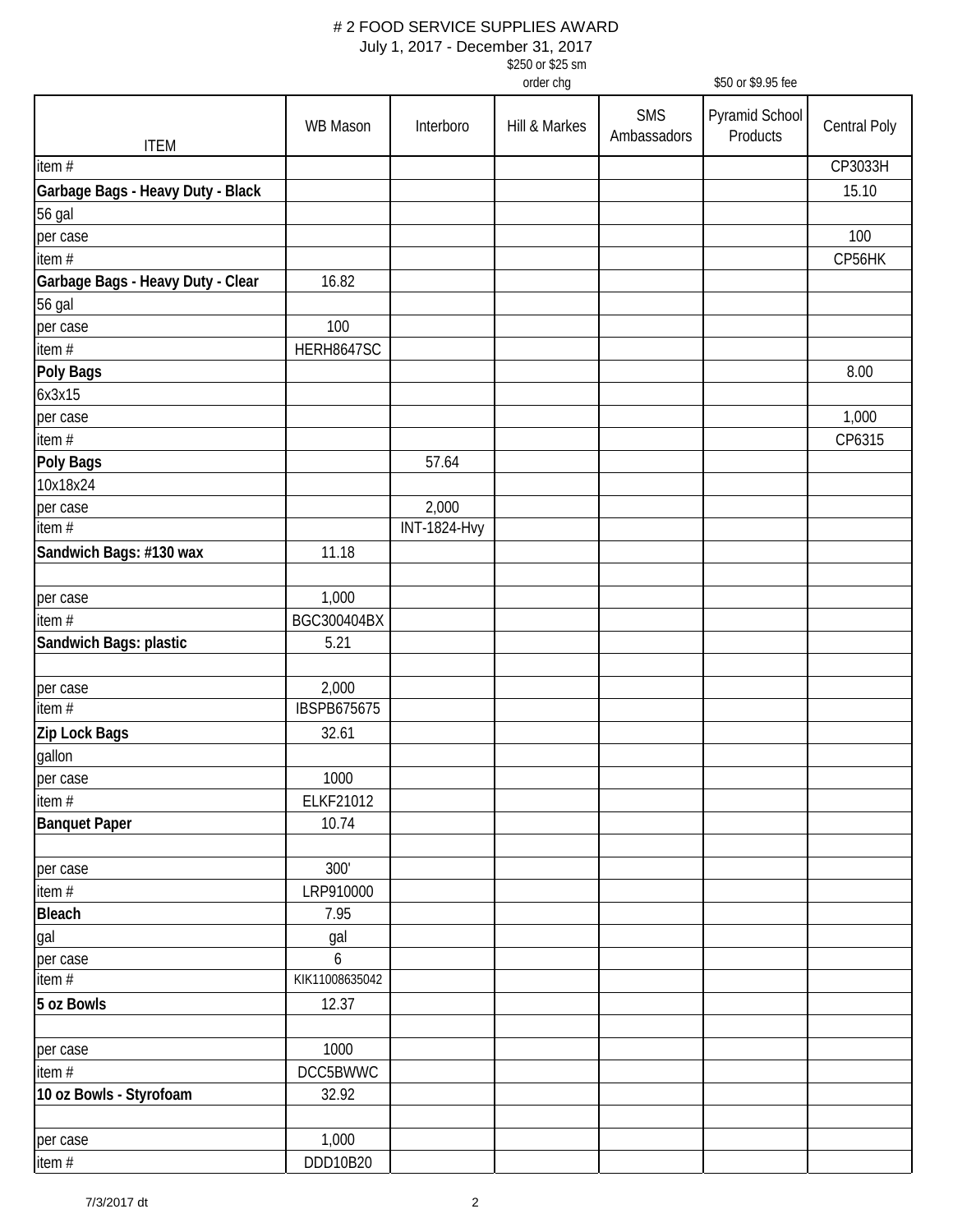| \$250 or \$25 sm |
|------------------|
| order cha        |

|                                   |                            |           | order chg     |                           | \$50 or \$9.95 fee         |              |
|-----------------------------------|----------------------------|-----------|---------------|---------------------------|----------------------------|--------------|
| <b>ITEM</b>                       | <b>WB Mason</b>            | Interboro | Hill & Markes | <b>SMS</b><br>Ambassadors | Pyramid School<br>Products | Central Poly |
| 10 oz Bowl Lid                    | 11.30                      |           |               |                           |                            |              |
|                                   |                            |           |               |                           |                            |              |
| per case                          | 1,000                      |           |               |                           |                            |              |
| item #                            | DCC20JL                    |           |               |                           |                            |              |
| 12 oz Bowls                       | 12.26                      |           |               |                           |                            |              |
|                                   |                            |           |               |                           |                            |              |
| per case                          | 1,000                      |           |               |                           |                            |              |
| item#                             | DCC12BWWCR                 |           |               |                           |                            |              |
| Chlorine Sanitizer Test Strip Kit | 4.98                       |           |               |                           |                            |              |
| per case                          | 200                        |           |               |                           |                            |              |
| item #                            | LAC4250BJ                  |           |               |                           |                            |              |
| <b>Coffee Filters</b>             | 12.34                      |           |               |                           |                            |              |
| 18 x 7.5                          |                            |           |               |                           |                            |              |
| per case                          | 252<br><b>BUNU318X7252</b> |           |               |                           |                            |              |
| item#                             | CS                         |           |               |                           |                            |              |
| Comet All Purpose Bleach Spray    |                            |           | 43.85         |                           |                            |              |
| per case                          |                            |           | 3/gal         |                           |                            |              |
| item #                            |                            |           | PNG02291      |                           |                            |              |
| Container - Styrofoam - Hinged    | 12.76                      |           |               |                           |                            |              |
| 9x9x3                             |                            |           |               |                           |                            |              |
| per case                          | 200                        |           |               |                           |                            |              |
| item $#$                          | DCC90HT1R                  |           |               |                           |                            |              |
| Container - Styrofoam - Hinged    | 13.95                      |           |               |                           |                            |              |
| 6x6x3                             |                            |           |               |                           |                            |              |
| per case                          | 500                        |           |               |                           |                            |              |
| item#                             | DCC60HT1R                  |           |               |                           |                            |              |
| <b>Cotton Cloth</b>               |                            |           | NO BIDS       |                           |                            |              |
|                                   |                            |           |               |                           |                            |              |
| <b>Cream Cleanser</b>             |                            |           | 19.73         |                           |                            |              |
| qt<br>per case                    |                            |           | qt<br>12      |                           |                            |              |
| item $#$                          |                            |           | SMZG1325012   |                           |                            |              |
| Cup - Foam - squat - 4 oz         | 17.72                      |           |               |                           |                            |              |
| per case                          | 1,000                      |           |               |                           |                            |              |
| item $#$                          | DCC4J6                     |           |               |                           |                            |              |
| Lid for above                     | 10.00                      |           |               |                           |                            |              |
| per case                          | 1,000                      |           |               |                           |                            |              |
| item $#$                          | DCC6JL                     |           |               |                           |                            |              |
| Cup - Foam - squat - 8 oz         | 23.75                      |           |               |                           |                            |              |
| per case                          | 1,000                      |           |               |                           |                            |              |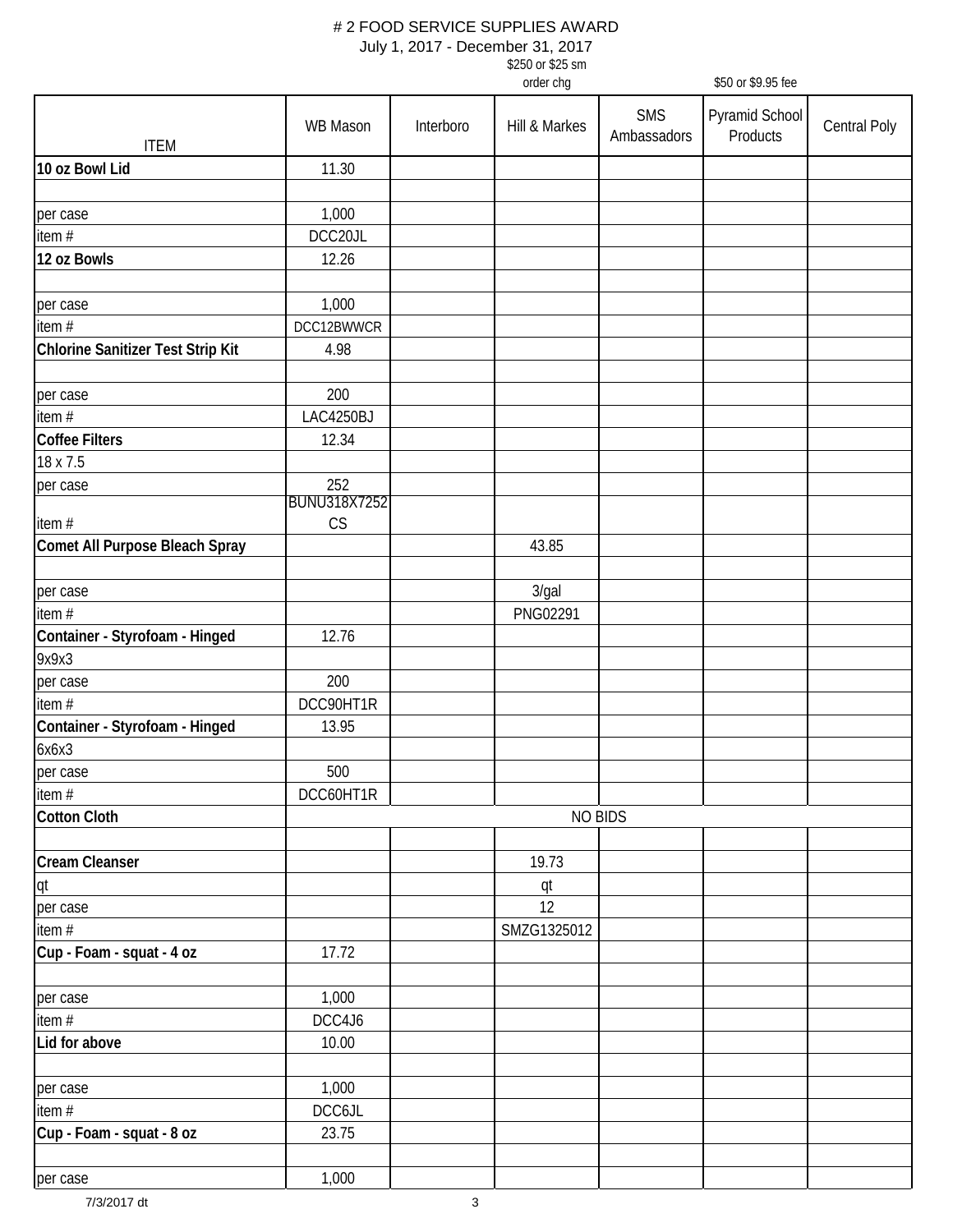July 1, 2017 - December 31, 2017

\$250 or \$25 sm

|                                        |                            |           | order chg      |                           | \$50 or \$9.95 fee         |              |
|----------------------------------------|----------------------------|-----------|----------------|---------------------------|----------------------------|--------------|
| <b>ITEM</b>                            | WB Mason                   | Interboro | Hill & Markes  | <b>SMS</b><br>Ambassadors | Pyramid School<br>Products | Central Poly |
| item $#$                               | DCC8SJ12                   |           |                |                           |                            |              |
| Lid for above                          | 12.97                      |           |                |                           |                            |              |
|                                        |                            |           |                |                           |                            |              |
| per case                               | 1,000                      |           |                |                           |                            |              |
| item #                                 | DCC12JL                    |           |                |                           |                            |              |
| Cup: Hot/Cold, 8 oz                    | 16.29                      |           |                |                           |                            |              |
| DC8J                                   |                            |           |                |                           |                            |              |
| per case                               | 1,000                      |           |                |                           |                            |              |
| item $#$                               | DCC8J8                     |           |                |                           |                            |              |
| Lid for above: Hot/Cold, 8 oz          | 10.23                      |           |                |                           |                            |              |
|                                        |                            |           |                |                           |                            |              |
| per case                               | 1,000                      |           |                |                           |                            |              |
| item #                                 | DCC8JL                     |           |                |                           |                            |              |
| Cup: Souffle, 2 oz                     | 21.69                      |           |                |                           |                            |              |
| DC8J                                   |                            |           |                |                           |                            |              |
| per case                               | 2,500                      |           |                |                           |                            |              |
| item #                                 | DCC200PC                   |           |                |                           |                            |              |
| Cup Lid: Souffle, 2 oz                 | 14.11                      |           |                |                           |                            |              |
|                                        |                            |           |                |                           |                            |              |
| per case                               | 2,500                      |           |                |                           |                            |              |
| item $#$                               | DCCPL2N                    |           |                |                           |                            |              |
| Deli Container - clear w/lid - 12 oz - |                            |           |                |                           |                            |              |
| rectangular                            | 21.98                      |           |                |                           |                            |              |
|                                        |                            |           |                |                           |                            |              |
| per case                               | 200                        |           |                |                           |                            |              |
| item $#$                               | GNPAD12                    |           |                |                           |                            |              |
| Dinex 8 oz disposible lids for 8 oz    |                            |           |                |                           |                            |              |
| Turnbury mugs                          |                            |           | 36.74          |                           |                            |              |
|                                        |                            |           |                |                           |                            |              |
| per case                               |                            |           | 1M             |                           |                            |              |
| item #                                 |                            |           | DIN30008775    |                           |                            |              |
| Dawn Dish Soap                         | 48.34                      |           |                |                           |                            |              |
| gal                                    |                            |           |                |                           |                            |              |
| per case                               | 4/gal<br><b>PGC57445CT</b> |           |                |                           |                            |              |
| item $#$                               |                            |           |                |                           |                            |              |
| Dishwasher Detergent                   | 30.72                      |           |                |                           |                            |              |
| Cascade or equal                       | 45 oz<br>9                 |           |                |                           |                            |              |
| per case                               |                            |           |                |                           |                            |              |
| item #                                 | PGC40148                   |           |                |                           |                            |              |
| <b>Excaliber Sanitizer</b>             |                            |           | <b>NO BIDS</b> |                           |                            |              |
|                                        |                            |           |                |                           |                            |              |
| Film - 18" x 500'                      | 11.85                      |           |                |                           |                            |              |
|                                        |                            |           |                |                           |                            |              |
| per case                               | roll                       |           |                |                           |                            |              |
| item #                                 | WPACCW182                  |           |                |                           |                            |              |
| <b>Flash Dri</b>                       |                            |           | 36.70          |                           |                            |              |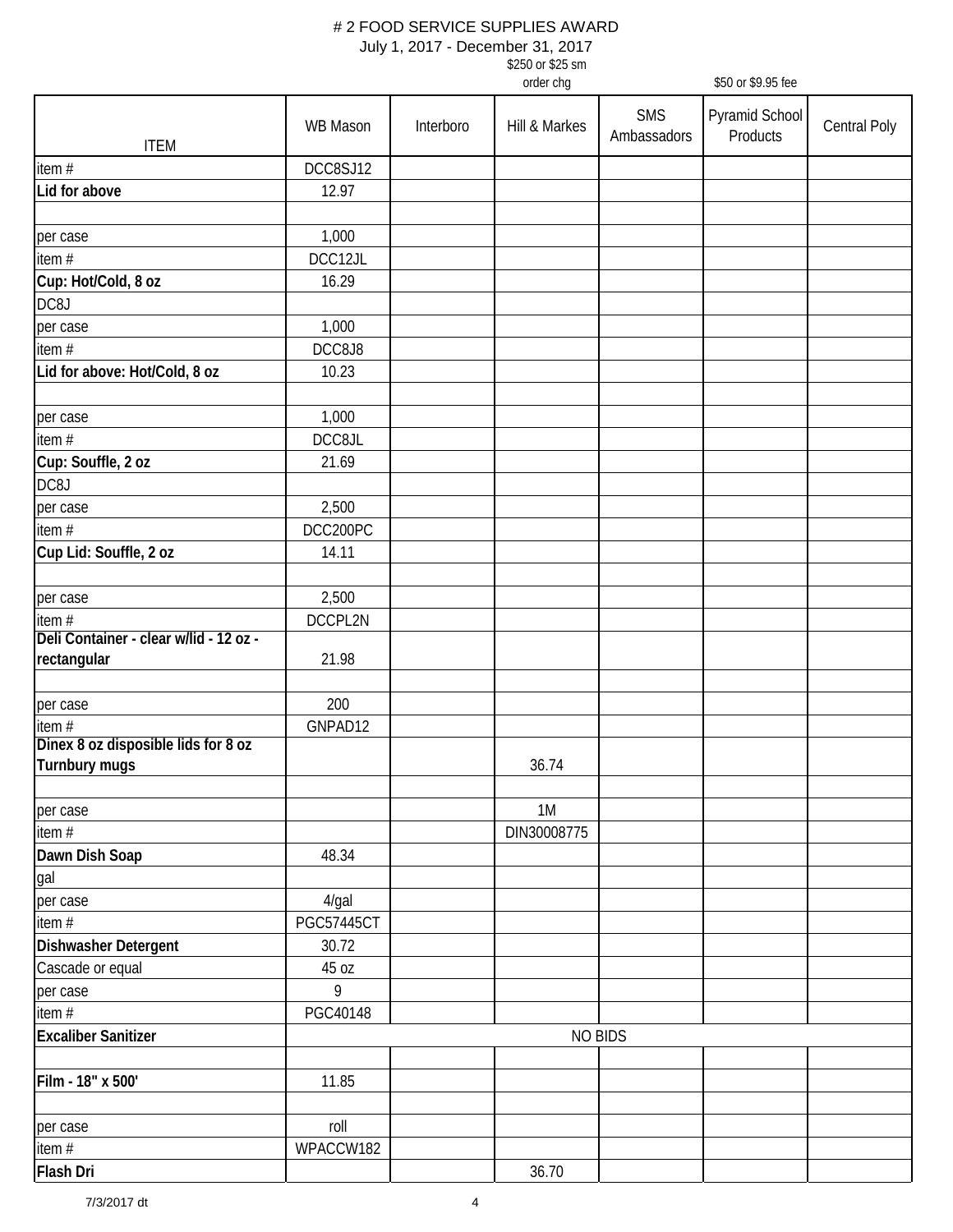| \$250 or \$25 sm |
|------------------|
| order cha        |

|                                             |                 |                           | order chg     |                           | \$50 or \$9.95 fee         |              |
|---------------------------------------------|-----------------|---------------------------|---------------|---------------------------|----------------------------|--------------|
| <b>ITEM</b>                                 | <b>WB Mason</b> | Interboro                 | Hill & Markes | <b>SMS</b><br>Ambassadors | Pyramid School<br>Products | Central Poly |
|                                             |                 |                           |               |                           |                            |              |
| 5 gal                                       |                 |                           |               |                           |                            |              |
| per case                                    |                 |                           |               |                           |                            |              |
| item #<br>Gloves - latex - small - for food |                 |                           | SMZC0710005   |                           |                            |              |
|                                             |                 | 24.00                     |               |                           |                            |              |
| handling                                    |                 |                           |               |                           |                            |              |
| for food handling                           |                 |                           |               |                           |                            |              |
| per case                                    |                 | 1,000<br>Med Pride/Elara- |               |                           |                            |              |
|                                             |                 | $S-LG$                    |               |                           |                            |              |
| item#<br>Gloves - latex - medium - for food |                 |                           |               |                           |                            |              |
| handling                                    |                 | 24.00                     |               |                           |                            |              |
| for food handling                           |                 |                           |               |                           |                            |              |
|                                             |                 | 1,000                     |               |                           |                            |              |
| per case                                    |                 | Med Pride/Elara-          |               |                           |                            |              |
| item#                                       |                 | $M-LG$                    |               |                           |                            |              |
| Gloves - latex - large - for food           |                 |                           |               |                           |                            |              |
| handling                                    |                 | 24.00                     |               |                           |                            |              |
|                                             |                 |                           |               |                           |                            |              |
| per case                                    |                 | 1,000                     |               |                           |                            |              |
|                                             |                 | Med Pride/Elara-          |               |                           |                            |              |
| item#                                       |                 | L-LG                      |               |                           |                            |              |
| Gloves - plastic - for food handling        |                 | 34.00                     |               |                           |                            |              |
|                                             |                 |                           |               |                           |                            |              |
| per case                                    |                 | 10,000                    |               |                           |                            |              |
| item #                                      |                 | INT-S,M,L,XL-PG           |               |                           |                            |              |
| <b>Hair Nets</b>                            |                 |                           |               | 16.35                     |                            |              |
|                                             |                 |                           |               |                           |                            |              |
|                                             |                 |                           |               |                           |                            |              |
| per case                                    |                 |                           |               | 1,000                     |                            |              |
| item#                                       |                 |                           |               | <b>SHN</b>                |                            |              |
| <b>Heavy Duty Floor Cleaner</b>             |                 |                           | 16.72         |                           |                            |              |
| liquid                                      |                 |                           |               |                           |                            |              |
| per case                                    |                 |                           | 4 gal         |                           |                            |              |
| item #                                      |                 |                           | SMZB0320004   |                           |                            |              |
| <b>Laundry Detergent</b>                    | 20.44           |                           |               |                           |                            |              |
| liquid                                      |                 |                           |               |                           |                            |              |
| per case                                    | $\overline{4}$  |                           |               |                           |                            |              |
| item $#$                                    | CALISZL2148004  |                           |               |                           |                            |              |
| <b>Laundry Detergent</b>                    | 20.46           |                           |               |                           |                            |              |
| powder                                      |                 |                           |               |                           |                            |              |
| per case                                    | 40 #            |                           |               |                           |                            |              |
| item $#$                                    | BWKHURACAN40    |                           |               |                           |                            |              |
|                                             |                 |                           |               |                           |                            |              |
| Lime Away                                   |                 |                           | 23.20         |                           |                            |              |
|                                             |                 |                           |               |                           |                            |              |
| per case                                    |                 |                           | 4 gal         |                           |                            |              |
| item #                                      |                 |                           | SMZL2125004   |                           |                            |              |
| Napkins - 1 ply                             | 22.28           |                           |               |                           |                            |              |
|                                             |                 |                           |               |                           |                            |              |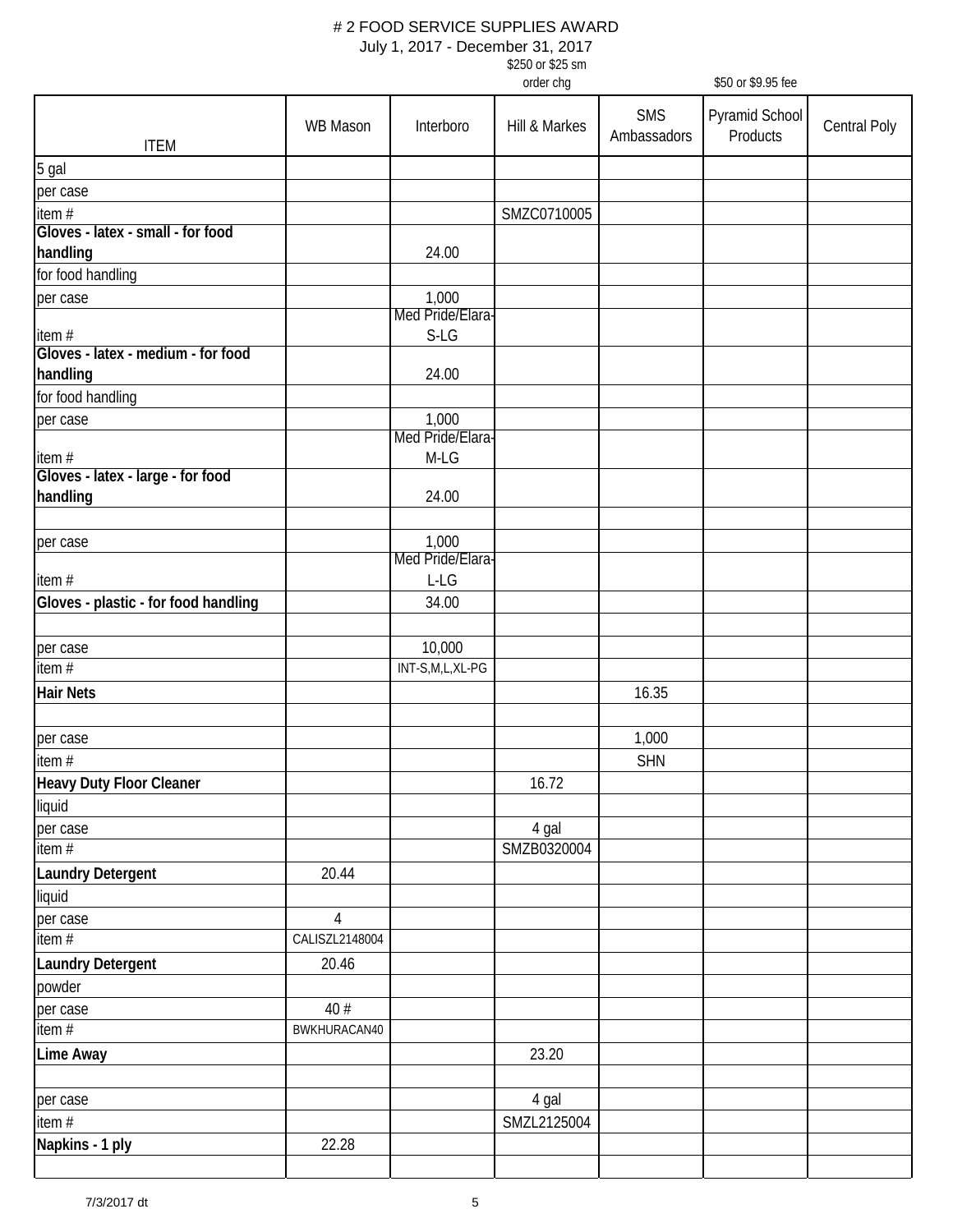July 1, 2017 - December 31, 2017

\$250 or \$25 sm

|                       |               |           | order chg     |                           | \$50 or \$9.95 fee         |              |
|-----------------------|---------------|-----------|---------------|---------------------------|----------------------------|--------------|
| <b>ITEM</b>           | WB Mason      | Interboro | Hill & Markes | <b>SMS</b><br>Ambassadors | Pyramid School<br>Products | Central Poly |
| per case              | 6,000         |           |               |                           |                            |              |
| item #                | MOR1250       |           |               |                           |                            |              |
| Pan Liners            | 29.13         |           |               |                           |                            |              |
| 16.375" x 24.375"     |               |           |               |                           |                            |              |
| per case              | 1,000         |           |               |                           |                            |              |
| item $#$              | GENPANLINER   |           |               |                           |                            |              |
| Paper Place Mats      | 9.84          |           |               |                           |                            |              |
| white                 |               |           |               |                           |                            |              |
| per case              | 1,000         |           |               |                           |                            |              |
| item $#$              | LMILP100      |           |               |                           |                            |              |
| Paper Place Mats      | 16.23         |           |               |                           |                            |              |
| green                 |               |           |               |                           |                            |              |
| per case              | 1,000         |           |               |                           |                            |              |
| item #                | HFM310528     |           |               |                           |                            |              |
| Paper Place Mats      | 17.20         |           |               |                           |                            |              |
| red                   |               |           |               |                           |                            |              |
| per case              | 1,000         |           |               |                           |                            |              |
| item #                | HFM310521     |           |               |                           |                            |              |
| Paper Towels - Brown  |               |           | 40.45         |                           |                            |              |
| (for Towel Master)    |               |           |               |                           |                            |              |
| per case              |               |           | 12/450        |                           |                            |              |
| item $#$              |               |           | GPF19724      |                           |                            |              |
| Paper Towels - White  | 15.59         |           |               |                           |                            |              |
| regular roll          |               |           |               |                           |                            |              |
| per case              | 30            |           |               |                           |                            |              |
| item #                | CSD4073       |           |               |                           |                            |              |
| <b>Plastic Forks</b>  | 4.85          |           |               |                           |                            |              |
| bulk                  |               |           |               |                           |                            |              |
| per case              | 1,000         |           |               |                           |                            |              |
| item#                 | CSWFPPWP1000  |           |               |                           |                            |              |
| <b>Plastic Knives</b> | 4.85          |           |               |                           |                            |              |
| bulk                  |               |           |               |                           |                            |              |
| per case              | 1,000         |           |               |                           |                            |              |
| item#                 | CSWKPPWP1000  |           |               |                           |                            |              |
| <b>Plastic Spoons</b> | 4.85          |           |               |                           |                            |              |
| bulk                  |               |           |               |                           |                            |              |
| per case              | 1,000         |           |               |                           |                            |              |
| item#                 | CSWTSPPWP1000 |           |               |                           |                            |              |
| <b>Plastic Wrap</b>   |               |           |               |                           |                            | 11.99        |
| 18 x 2,000            |               |           |               |                           |                            |              |
| per case              |               |           |               |                           |                            |              |
| item $#$              |               |           |               |                           |                            | 182          |
| Plates - paper - 6"   |               |           | 9.50          |                           |                            |              |
| per case              |               |           | 10/100        |                           |                            |              |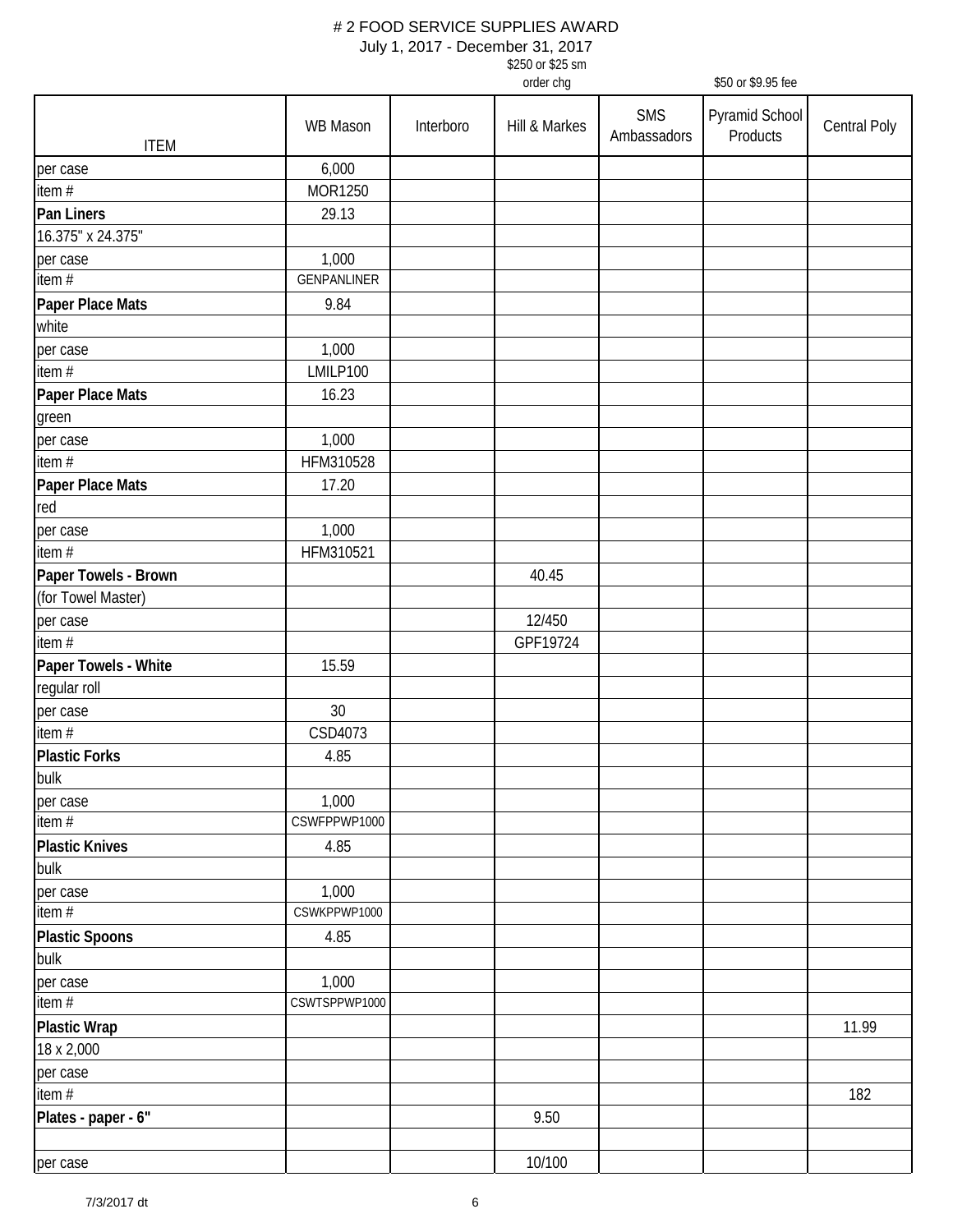|                                     | \$250 or \$25 sm                |           |               |                           |                            |              |
|-------------------------------------|---------------------------------|-----------|---------------|---------------------------|----------------------------|--------------|
|                                     | order chg<br>\$50 or \$9.95 fee |           |               |                           |                            |              |
| <b>ITEM</b>                         | WB Mason                        | Interboro | Hill & Markes | <b>SMS</b><br>Ambassadors | Pyramid School<br>Products | Central Poly |
| item #                              |                                 |           | ASP10106      |                           |                            |              |
| Plates - paper - 9"                 | 15.82                           |           |               |                           |                            |              |
| per case                            | 1,000                           |           |               |                           |                            |              |
| item $#$                            | AJMPP9GREWH                     |           |               |                           |                            |              |
| Plates - styrofoam - 9"             | 11.25                           |           |               |                           |                            |              |
| per case                            | 500                             |           |               |                           |                            |              |
| item #                              | DCC9PWCR                        |           |               |                           |                            |              |
| Plates - styrofoam - 10.25"         | 21.65                           |           |               |                           |                            |              |
| per case                            | 500                             |           |               |                           |                            |              |
| item #                              | DCC10PWCR                       |           |               |                           |                            |              |
| <b>Powder Cleaner</b>               | 15.89                           |           |               |                           |                            |              |
| qt                                  | 20 oz                           |           |               |                           |                            |              |
| per case                            | 24                              |           |               |                           |                            |              |
| item $\overline{H}$                 | CALICCP75088                    |           |               |                           |                            |              |
| Sacks 1/6                           | 31.25                           |           |               |                           |                            |              |
| per case                            | 500                             |           |               |                           |                            |              |
| item $#$                            | BAGSK1652                       |           |               |                           |                            |              |
| <b>Scotch Brite Pads</b>            |                                 |           | 11.34         |                           |                            |              |
| per case                            |                                 |           | 60            |                           |                            |              |
| item #                              |                                 |           | DSCMD69       |                           |                            |              |
| Speedball Cleaner                   |                                 |           | 18.78<br>qt   |                           |                            |              |
| per case                            |                                 |           | 12            |                           |                            |              |
| item $#$                            |                                 |           | SMZC0595012   |                           |                            |              |
| <b>Stainless Steel Scrubber</b>     |                                 |           |               |                           | 21.60                      |              |
| per case                            |                                 |           |               |                           | 72                         |              |
| item $#$                            |                                 |           |               |                           | 434PP                      |              |
| Tray - aluminum - 3 compartment HDM |                                 |           | 34.50         |                           |                            |              |
| per case                            |                                 |           | w/lid<br>200  |                           |                            |              |
| item $#$                            |                                 |           | PACY7139TP    |                           |                            |              |
| <b>Water Test Strips</b>            | 4.68                            |           |               |                           |                            |              |
| QUAQR 7347636                       |                                 |           |               |                           |                            |              |
| per case                            | 100/tube                        |           |               |                           |                            |              |
| item $#$                            | LAC2951                         |           |               |                           |                            |              |
| Wypalls x 60                        |                                 |           | 12.26         |                           |                            |              |
| 2 ply / 85 sht                      |                                 |           |               |                           |                            |              |
| per case                            |                                 |           | 180           |                           |                            |              |
| item #                              |                                 |           | KIM34015      |                           |                            |              |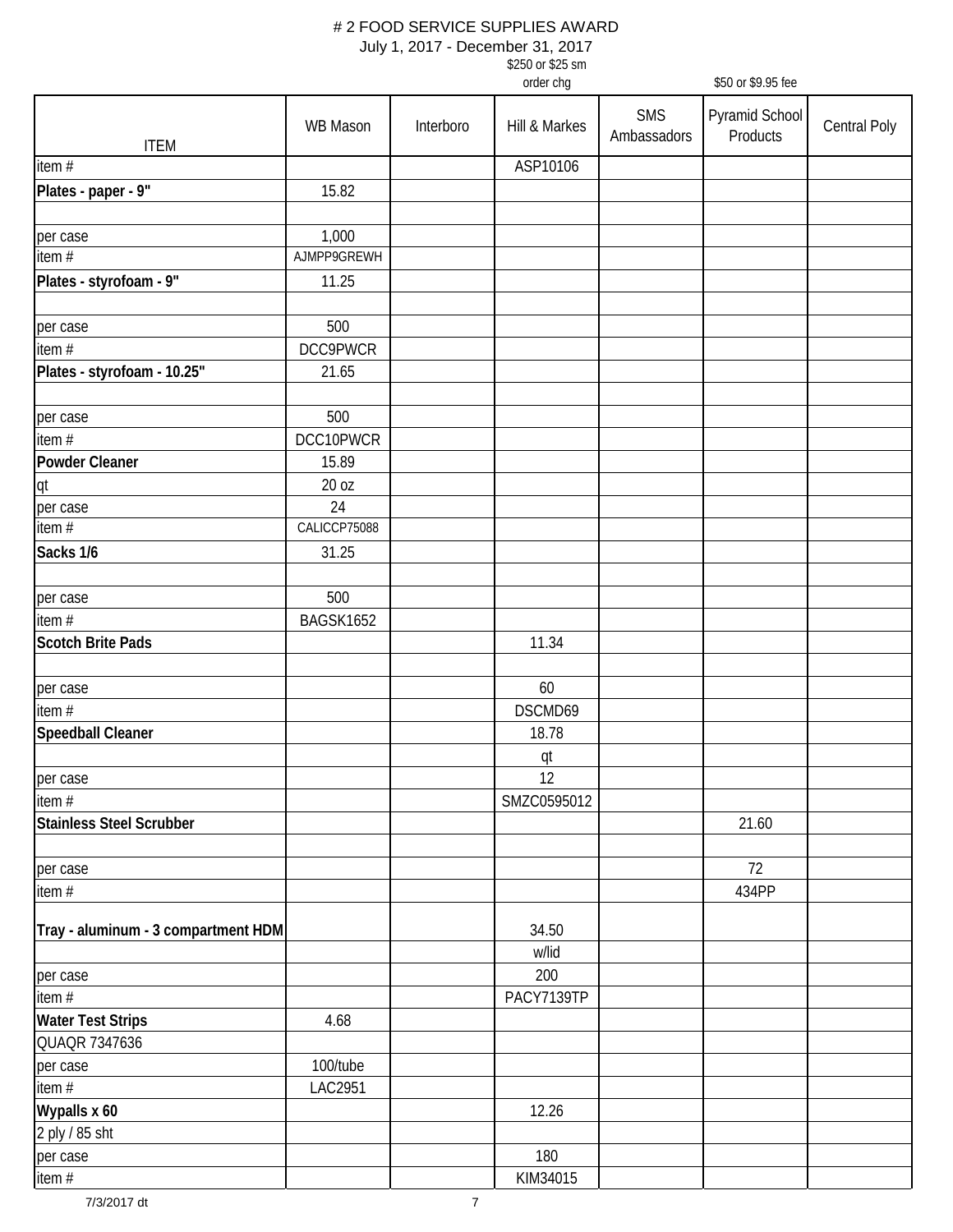| \$250 or \$25 sm |
|------------------|
| order cha        |

|                                       |           |           | order chg     |                           | \$50 or \$9.95 fee         |              |
|---------------------------------------|-----------|-----------|---------------|---------------------------|----------------------------|--------------|
| <b>ITEM</b>                           | WB Mason  | Interboro | Hill & Markes | <b>SMS</b><br>Ambassadors | Pyramid School<br>Products | Central Poly |
| Zappers All Purpose Towel             |           |           | 52.38         |                           |                            |              |
| blue                                  |           |           |               |                           |                            |              |
| per case                              |           |           | 150           |                           |                            |              |
| item #                                |           |           | CHX03120011   |                           |                            |              |
| 3 Compartment Trays                   |           |           | 159.95        |                           |                            |              |
| Oliver                                |           |           |               |                           |                            |              |
| per case                              |           |           | 600           |                           |                            |              |
| item#                                 |           |           | OLV2103       |                           |                            |              |
| 32 oz Spray Bottle                    | .37       |           |               |                           |                            |              |
| per case                              | ea        |           |               |                           |                            |              |
| item $#$                              | TOL120125 |           |               |                           |                            |              |
| Trigger Sprayer for 32 oz Bottle      | .34       |           |               |                           |                            |              |
| per case                              | ea        |           |               |                           |                            |              |
| item #                                | TOL110246 |           |               |                           |                            |              |
| <b>Apex Dishwasher Solid</b>          |           |           | 107.05        |                           |                            |              |
| 17062                                 |           |           |               |                           |                            |              |
| per case                              |           |           | 6/6.75#       |                           |                            |              |
| item #                                |           |           | ECO17062      |                           |                            |              |
| Fast Foam Degreaser                   |           |           | 45.04         |                           |                            |              |
| 10126                                 |           |           |               |                           |                            |              |
| per case                              |           |           | 6/32 oz       |                           |                            |              |
| item $#$                              |           |           | ECO10126      |                           |                            |              |
| <b>Solid Power XL</b>                 |           |           | 97.78         |                           |                            |              |
| 6100185                               |           |           |               |                           |                            |              |
| per case                              |           |           | 4/9#          |                           |                            |              |
| item $#$                              |           |           | ECO6100185    |                           |                            |              |
| Oasis 115 XP Floor Cleaner            |           |           | 39.54         |                           |                            |              |
| 10625                                 |           |           |               |                           |                            |              |
| per case                              |           |           | $2.5$ gal     |                           |                            |              |
| item $#$                              |           |           | ECO10625      |                           |                            |              |
| Oasis 100 Neutral All Purpose Cleaner |           |           | 56.47         |                           |                            |              |
| 14522                                 |           |           |               |                           |                            |              |
| per case                              |           |           | $2.5$ gal     |                           |                            |              |
| item #                                |           |           | ECO14522      |                           |                            |              |
| <b>Oasis Sanitizer</b>                |           |           | 88.04         |                           |                            |              |
| 17708                                 |           |           |               |                           |                            |              |
| per case                              |           |           | $2.5$ gal     |                           |                            |              |
| item $#$                              |           |           | EC017708      |                           |                            |              |
| Liquid Dish Detergent                 |           |           | 38.55         |                           |                            |              |
| 11262                                 |           |           |               |                           |                            |              |
| per case                              |           |           | $4$ /gal      |                           |                            |              |
| item #                                |           |           | ECO11262      |                           |                            |              |
| Rinse Additive - Solid Brilliance     |           |           | 163.50        |                           |                            |              |